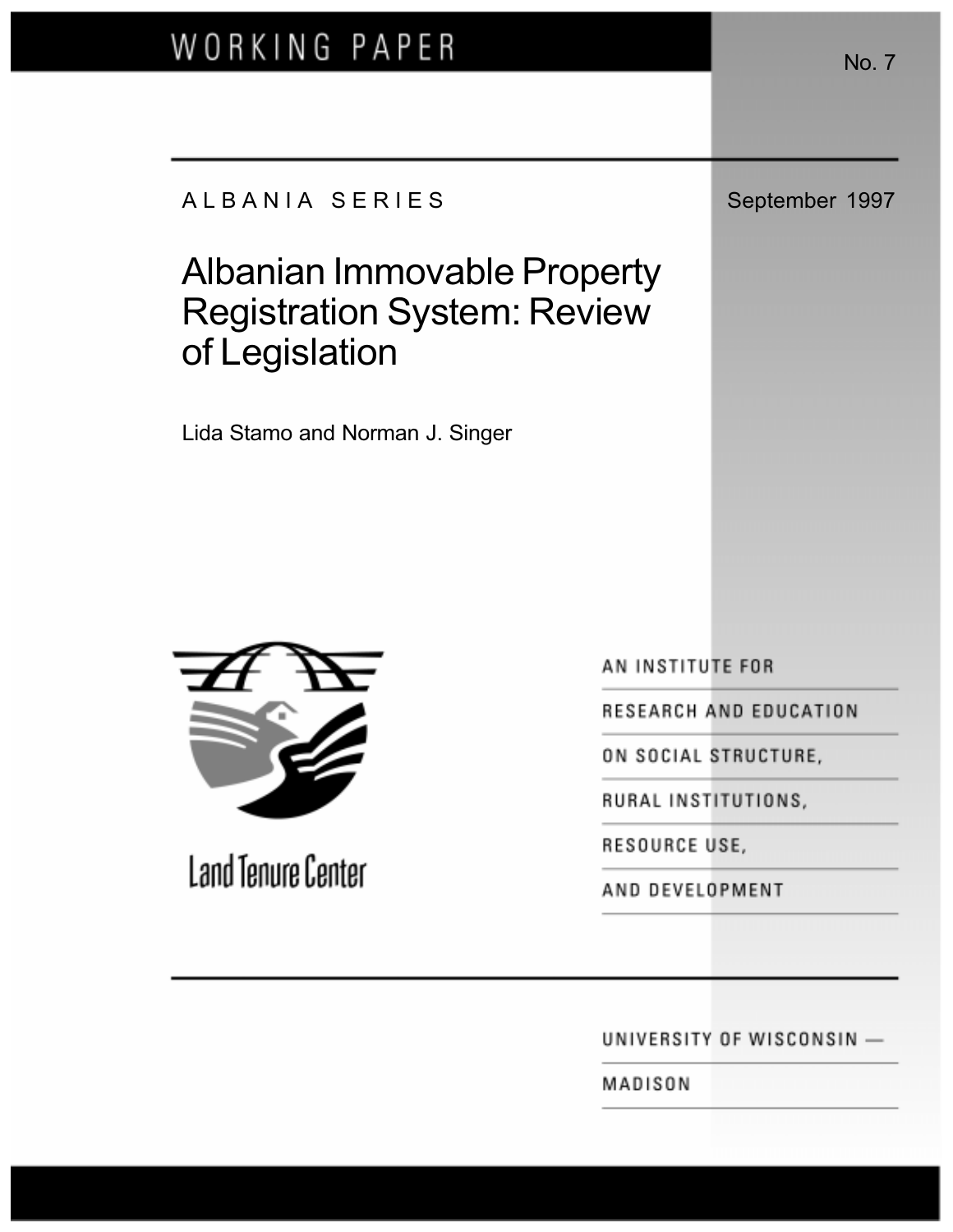# **ALBANIAN IMMOVABLE PROPERTY REGISTRATION SYSTEM: REVIEW OF LEGISLATION**

by

**Lida Stamo and Norman J. Singer**

**WORKING PAPER, NO. 7**

**ALBANIA SERIES**

**Land Tenure Center University of Wisconsin–Madison**

**September 1997**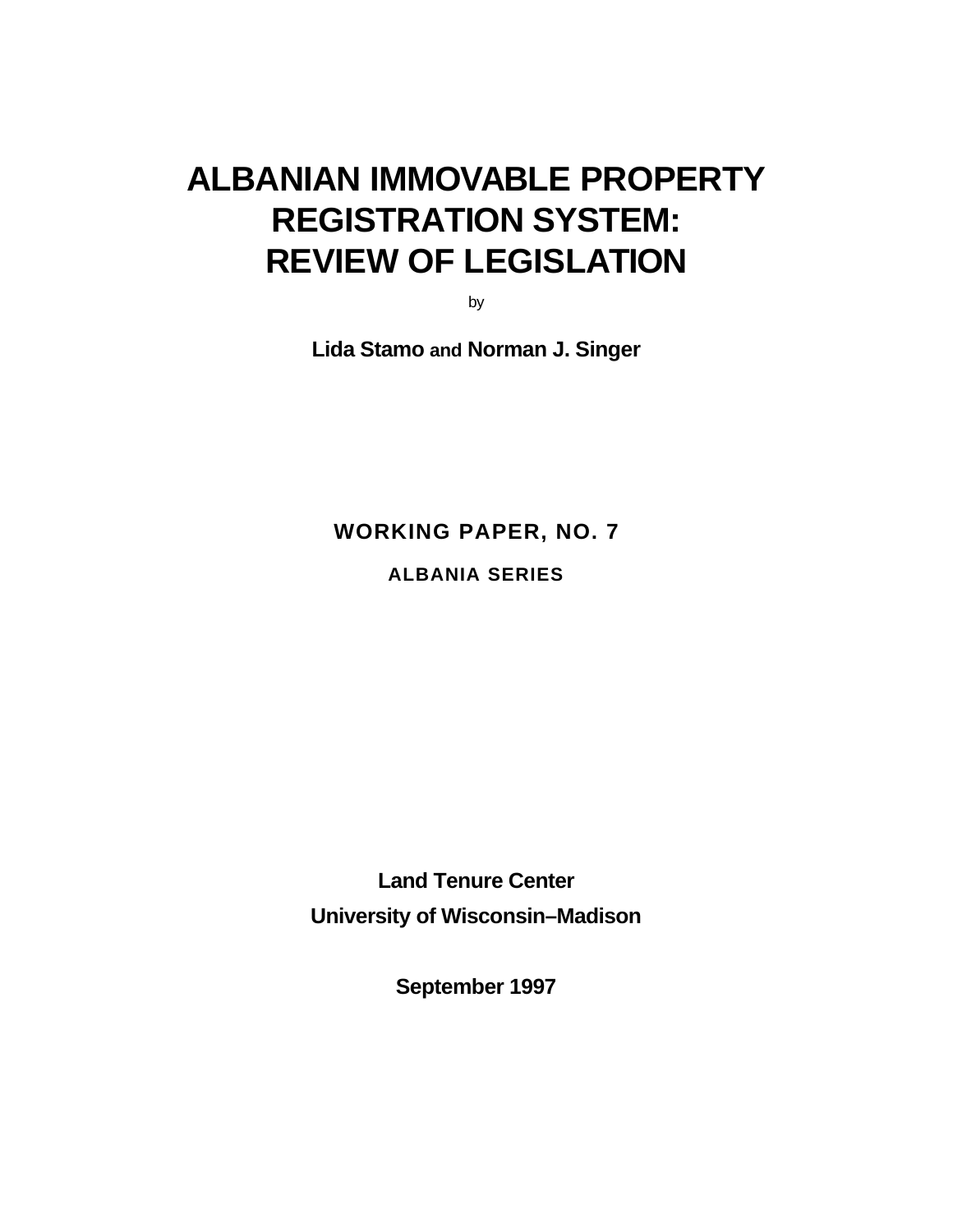This paper is an output of the Land Market Action Plan in Albania, implemented by the Project Management Unit of the Immovable Property Registration System and the Coordinative Working Group (Tirana, Albania), with support from the Government of Albania; from the Land Tenure Center, University of Wisconsin–Madison (financed by the U.S. Agency for International Development, contract no. EUR-0049-A-00-4031-00); from the European Union's PHARE; and from the Terra Institute (financed by the World Bank's Agricultural Sector Adjustment Credit project with the Albania Ministry of Agriculture and Food).

### **Prepared for**

## **PROJECT MANAGEMENT UNIT, IMMOVABLE PROPERTY REGISTRATION SYSTEM, TIRANA, ALBANIA**

### **by**

#### **LAND TENURE CENTER, UNIVERSITY OF WISCONSIN–MADISON, USA**

#### **in**

## **APRIL 1995**

All views, interpretations, recommendations, and conclusions expressed in this paper are those of the authors and not necessarily those of the supporting or cooperating institutions.

> Copyright © 1997 by Lida Stamo and Norman J. Singer. All rights reserved.

> Readers may make verbatim copies of this document for noncommercial purposes by any means, provided that this copyright notice appears on all such copies.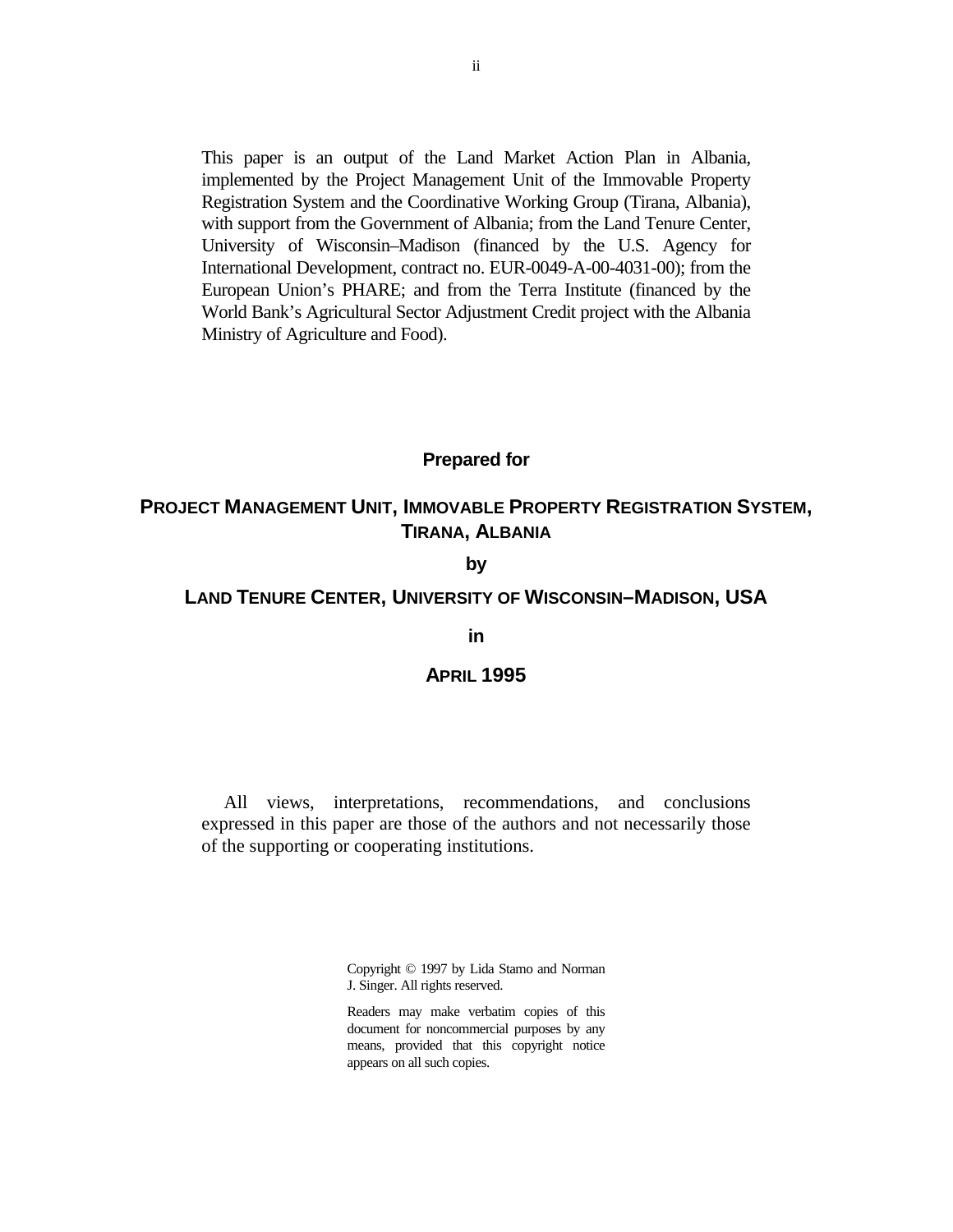## **CONTENTS**

Page

| <b>Introduction to IPRS</b>                                     |   |
|-----------------------------------------------------------------|---|
| Preparation of substantive law                                  | 2 |
| <b>Registration legislation</b>                                 | 4 |
| <b>Concluding remarks</b>                                       | 8 |
| Law on the Registration of Immovable Property<br><b>Annex 1</b> | 9 |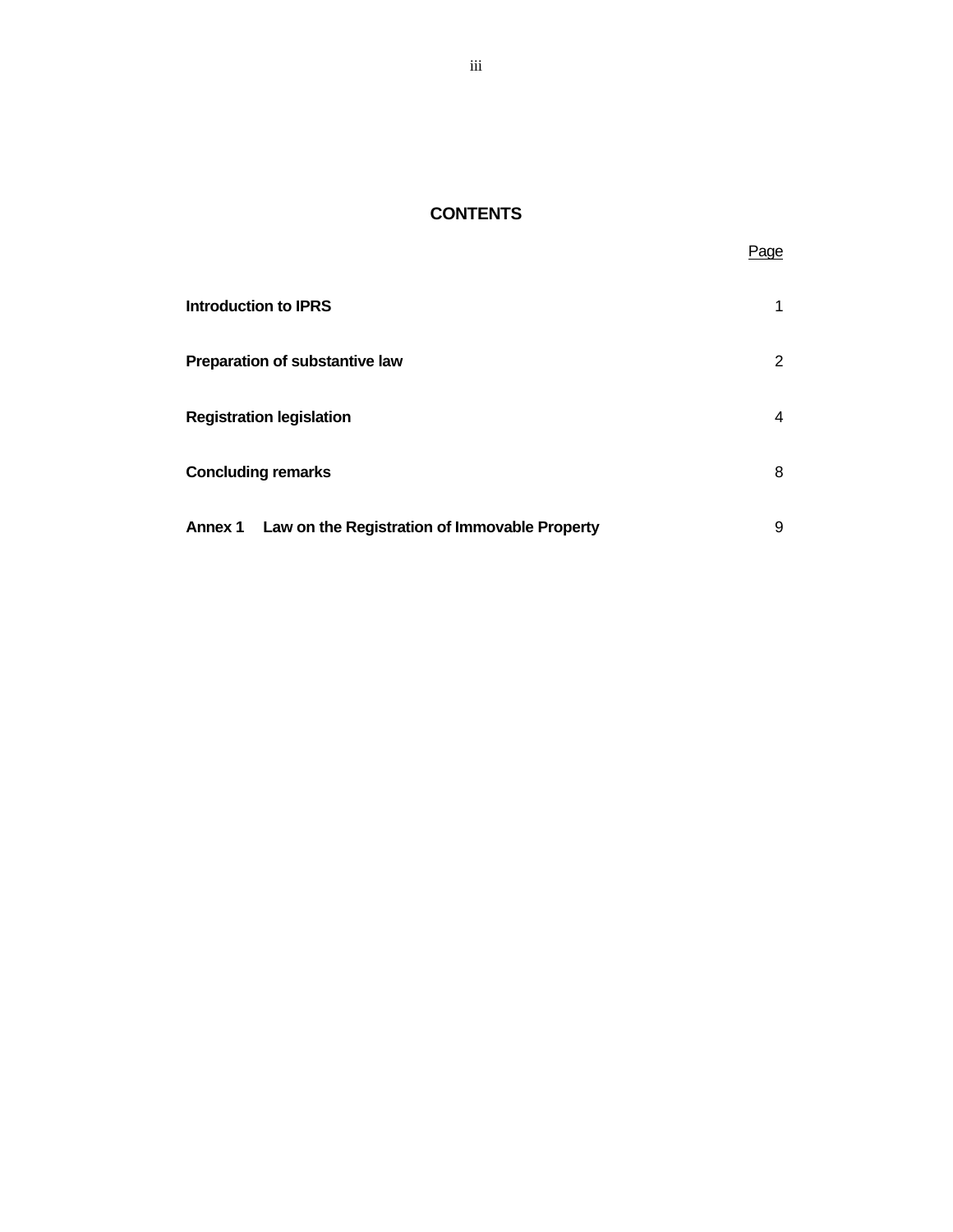## **ALBANIAN IMMOVABLE PROPERTY REGISTRATION SYSTEM: REVIEW OF LEGISLATION\***

by

## **Lida Stamo**

Legal Advisor Project Management Unit Immovable Property Registration System

and

### **Norman J. Singer**

Professor of Law and Professor of Anthropology University of Alabama, Tuscaloosa

## **INTRODUCTION TO IPRS**

 $\overline{a}$ 

The immovable property registration system (IPRS) in Albania focuses on physical immovable property which is owned. A physically immovable property is comprised of a parcel of land, an apartment, or other property. The system features one sheet (known as the *kartela*) per property, on which the physical features of the immovable property are described (physical location, area or size, name of owner, whether there is a mortgage or other reason which restricts the transfer of ownership, and whether the owner has transferred the use of all or any part of the property to another person, that is, created a contract of lease.

The immovable property is also described on a map called the Registry Index Map, which makes reference to each parcel of immovable property through the use of a unique number.

This registration system (described in the Registration Act) has been chosen for four basic reasons: (1) it protects the right of immovable property owners by providing strong and reliable evidence about ownership and other interests in immovable properties; (2) it is simple and inexpensive to administer and maintain; (3) it provides the public with easily accessible information which they need to buy and sell, mortgage, and rent immovable property, thereby providing the basis for a market-oriented economy; and (4) it permits the building of a Geographical Information System (GIS) with property information as an integral and fundamental segment.

Although this registration system is included in an independent procedural act, it incorporates the legal definitions of the Civil Code for different forms of ownership, mortgages, and leasing as well as other legal rights to immovable property.

<sup>\*</sup> Paper originally prepared for the 1995 ACM/ASPERSE Convention, held in Charlotte, North Carolina, 27 February – 2 March 1995.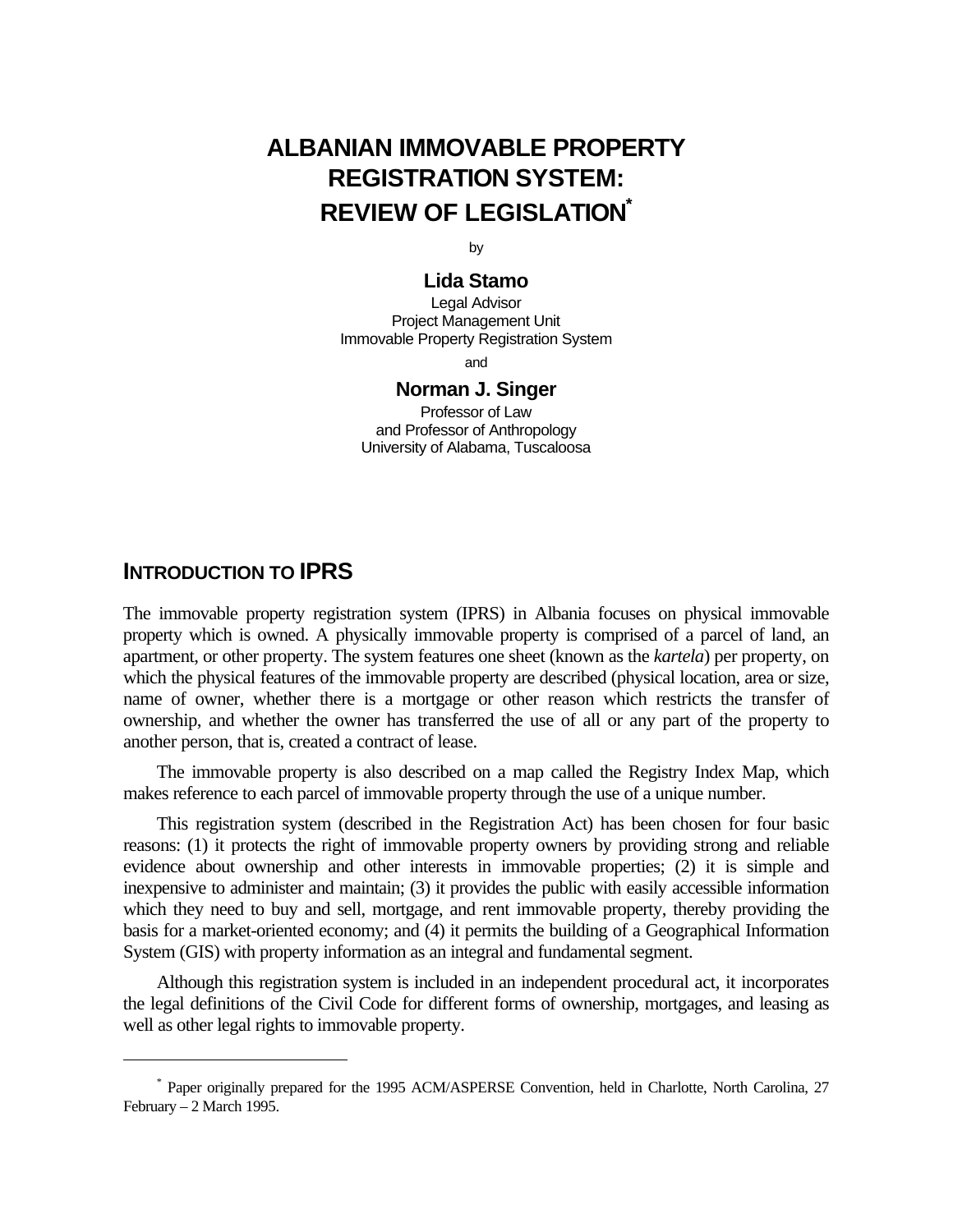The registration system is similar in concept to what is used in Nordic countries, Austria, the Netherlands, Germany, Hungary, Slovenia, the Czech Republic, the Slovak Republic, Croatia, Macedonia, the United Kingdom, and the northern provinces of Italy. It is different from other European countries in that it is expressly "property" or "parcel" based and not simply a recording of transactions. It is an improvement over both types of European systems in that it combines property mapping with the recording of legal rights into a single administrative system.

In the creation of the Immovable Property Registration System, four basic principles are being followed:

- 1) the "mirror" principle, that is, the information about immovable property which is contained in the Registration Office should be a reflection of what really exists;
- 2) the "curtain" principle, that is, the property registers (*kartelas*) should show information about ownership and other interests that does not require further verification;
- 3) the "certainty" principle, that is, there is a guarantee that the information in the *kartela* is correct in that if someone is damaged by incorrect information in the IPRS, he/she can be compensated by the state.
- 4) the "accessibility" principle, that is, the costs of access to the Registration Offices should be minimized so that any person, regardless of wealth or location, can have easy access to the registration system.

## **PREPARATION OF SUBSTANTIVE LAW**

In the preparation of the Registration Act, it was also decided that it did not make any sense to include substantive law rules in the legislation. The fact that the Albanian government was engaged in the drafting of a Civil Code was accepted by the drafting team. It was felt that the substantive law (as distinguished from the procedural law) of ownership, leases, mortgages, and other aspects that regulate legal rights and obligations relating to immovable property, which are traditionally found in a Civil Code, should remain in the Civil Code in Albania. In that light, all definitions of fundamental concepts of property law which were to be part of the Civil Code were integrated into the Registration Act to ensure that unity and coordination exist.

It was decided early on in the process that a separate Registration Act dealing with the procedural issues involving immovable property (land, houses, and so forth) should be prepared. The rationale for this was that the process of preparing for registration of immovable property was well under way well before preparation of the Civil Code began.

In truth, the importance of dealing with the Registration Act separately from the Civil Code was based on the fact that over one year of analysis had already taken place concerning the most appropriate model for a registration system. In addition, the issue of development aid for Albania was on the front burner. There was a great deal of interest in Albanian development by European and North American bilateral donors and multilateral agencies. Based on this interest it was felt that there was likely to be a conflict among donors concerning how a registration system should be developed that would accurately reflect the essential technological and legal needs of Albania for the future.

A dispute among the Albanians was already in place as registration (that is, legal) and cadastral (mapping and surveying) interests were already separate. The pre-World War II system of registering obligations on urban land took place in the Hipoteka, which was administered by the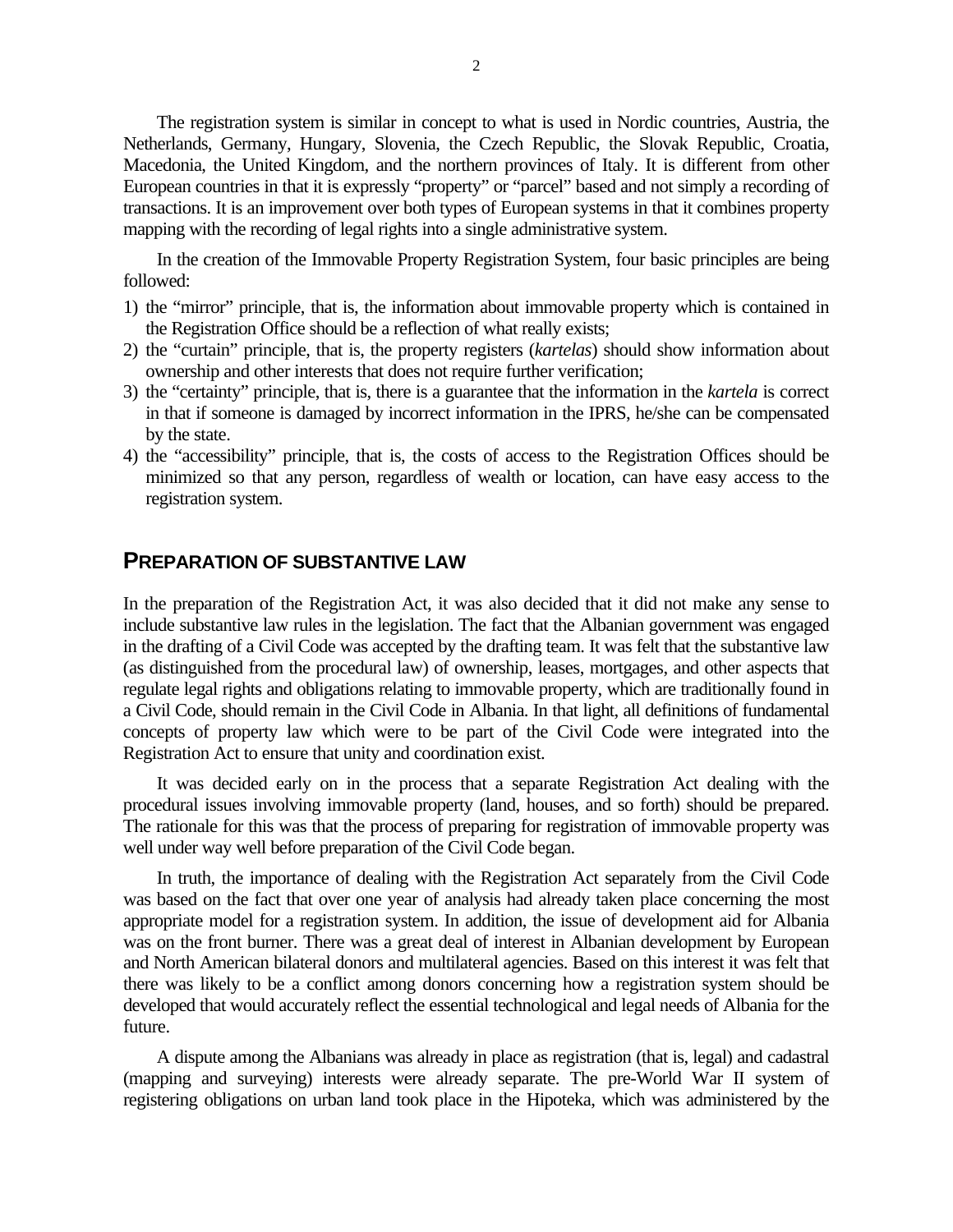Ministry of Justice, whereas the cadastral offices, which dealt with a multitude of agricultural land issues such as surveying, mapping, production, and soil, were administered either directly through the Ministry of Agriculture and Food or indirectly through special enterprises that came under the authority of that ministry. A multisectoral group, the Inter-Ministerial Land Market Working Group, including all ministries, agencies, enterprises, and the like that dealt with immovable property, was set up to explore the issues of property registration and to comment on plans for a registration law. The Ministry of Justice was a member of the group but remained concerned primarily with the Civil Code; it therefore did not participate actively in drafting the Immovable Property Registration Act.

The exploratory activities were coordinated through the Ministry of Agriculture and Food primarily because the first privatization program was the massive distribution of agricultural land. Also, this link with the Ministry of Agriculture and Food was due to the nature of the donor's (in this case, USAID) relationship and plans for development assistance with the Albanian government, the close relationship between the Ministry of Agriculture and Food and the cadastral offices, and the earmarking of donor assistance as part of "agriculture." The cooperation with the Ministry of Justice was very limited. However, the European Union (EU) started providing advice on the provisions of the Civil Code before the drafting process was completed, and this portended further philosophical conflict because the EU countries take many different approaches to registration law.

There was another serious complication in preparing the basic legislation for the design of the registration system. The process of drafting a Civil Code had begun in 1993. The government had issued an order to the drafting group in the Ministry of Justice to complete the entire project in less than one year. The International Monetary Fund (IMF) had provided funds which allowed a professor from the University of Trento in Italy to prepare what has become known as the "Red Book," a complete draft of a proposed Civil Code. Although the entire draft was not analyzed section by section, the essence of the proposal seemed to be putting in place a version of the Italian Civil Code. The Red Book contained three parallel columns with each article presented in English, Italian, and Albanian. With the pressure on the Ministry of Justice drafting group to finish the Civil Code in such a short time, it was felt that the Civil Code might be completed without examining the best approaches for Albania to take on many issues. If the Albanian legal profession had been adequately prepared to debate the merits of different substantive positions, it might have been different. However, the reality was that different foreign interest groups (from bilateral and multilateral donors) were appearing in Tirana and lobbying for the adoption of their own systems.

The Inter-Ministerial Land Market Working Group, which had been appointed to monitor the situation, concluded that the section of the Civil Code that defined a registration system was not clearly thought out. They also felt there was a high likelihood that the Civil Code working group would simply adopt someone else's law without considering how well the system would meet special Albanian needs. This in itself is not bad, if there is a clear rationalization for the adoption. It was strongly felt that there should be coordination between the Civil Code working group and the Inter-Ministerial Land Market Working Group in assessing a proper registration system for Albania. This did not take place. Conflict developed over the different positions of the two working groups.

The analysis of the Inter-Ministerial Land Market Working Group ultimately led to the conclusion that a coordinated mapping and registration system should be created. It was not decided under whose authority property registration should be administered. (It was ultimately decided that the immovable property registration system would be directly responsible to the prime minister, though the Civil Code recognizes the authority of the Ministry of Justice for this same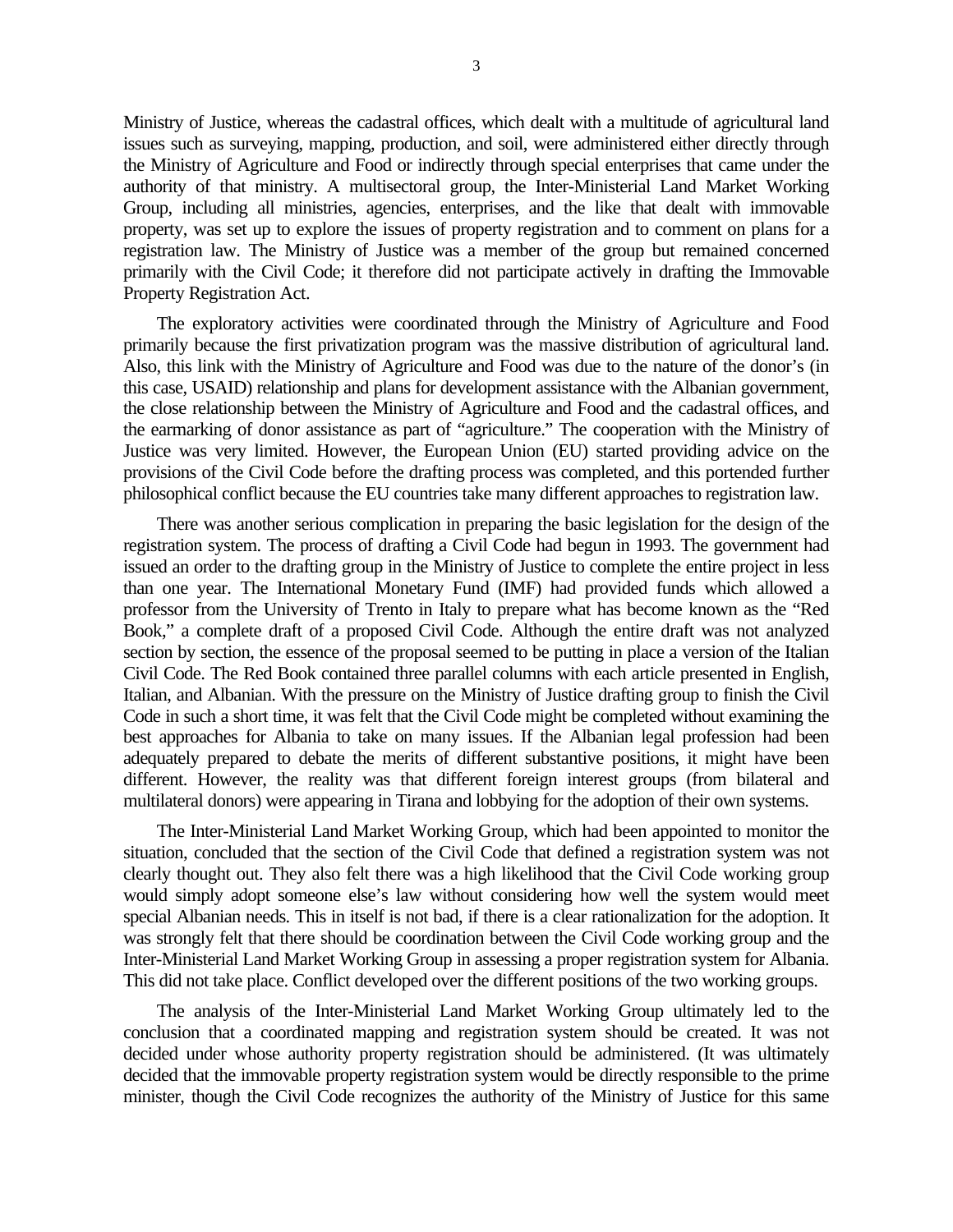administrative function.) However, the program of mapping and adjudication required to create the Immovable Property Registration System was scheduled to be carried out through a Project Management Unit (PMU) formed by the Ministry of Agriculture and Food once the legislation authorizing registration activities had been adopted. This was simply due to the fact that the funds for the proposed project activity were based in the Ministry of Agriculture and Food.

## **REGISTRATION LEGISLATION**

In July 1994, the Immovable Property Registration Act (see annex 1), which had been completed earlier in the year, cleared its final hurdle with Parliamentary approval. The Act has eleven parts, presented in fifty-nine sections. The eleven parts are the following:

- 1) Preliminary;
- 2) Organization of the Immovable Property Registration System;
- 3) Maps, parcels and boundaries;
- 4) First registration of an immovable property;
- 5) Certificates and searches;
- 6) Registration of contracts of lease, mortgages, "in use" titles and other interests in immovable property;
- 7) Servitudes, restrictive agreements and restrictions;
- 8) Rectification and compensation;
- 9) Decisions of registrar and appeals;
- 10) Fees and offenses; and
- 11) Miscellaneous.

As noted above, the Act is designed to capture the basic concepts of a parcel-based registration system but, at the same time, fulfill the needs of an administrative system that can work in Albania.

Part I (Preliminary) contains only one section, which provides a series of working definitions essential to an understanding of the Act. Each of the included definitions is carefully chosen. An attempt was made not to include a long list of technical words. Anything that is clear from the text of the Act is provided for only in the relevant section. Basic concepts are included in the definitions section. Any concept which is also included in the Civil Code is defined in accordance with the Civil Code definition.

Part II (Organization of the Immovable Property Registration System) provides the organization of the IPRS. The system is administered throughout Albania by a chief registrar who is appointed by the Council of Ministers without a defined term of office. The chief registrar is supported by a deputy, who may act in place of the chief when necessary. The chief registrar appoints as many registrars and assistant registrars as are necessary to carry out the mandate of the Act. The Council of Ministers has divided Albania into a number of immovable property registration zones, which are further divided into administrative centers. Each administrative center has a registry which is headed by a registrar. The registrar is responsible to the chief registrar for the maintenance of records and all other aspects of the administration of the registry system.

Section 5 sets out the powers of the registrar which include:

1) issue certificates of ownership or lease, or of any other interest recorded on a register of immovable property, to a person who makes such a request and is entitled to such a certificate;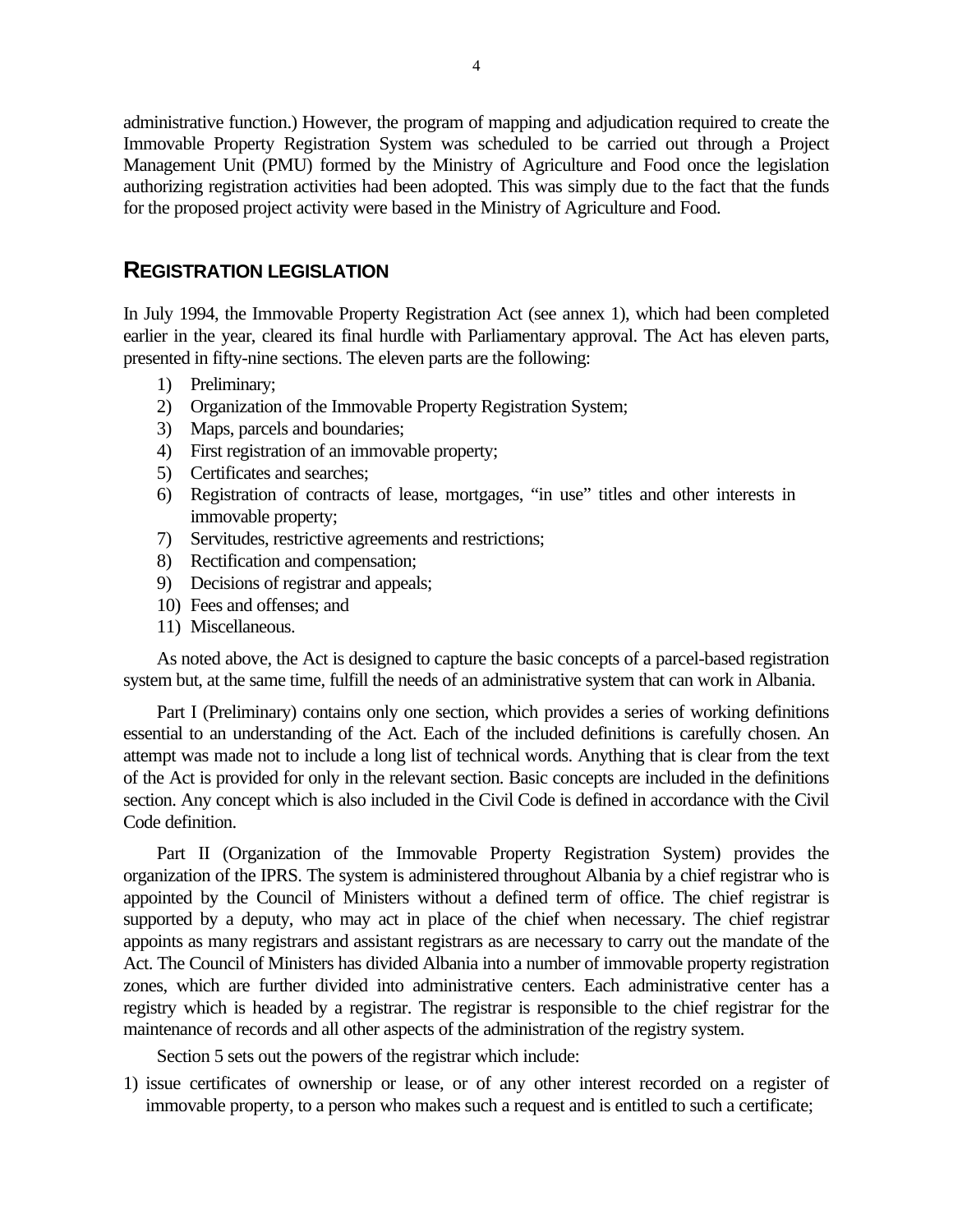- 2) require any person to produce any ownership, lease, in use, or mortgage document and any other document and survey plan relating to the immovable property;
- 3) summon any person to appear before him/her or a person so delegated and give information or explanation respecting immovable property, a contract of lease, or a mortgage or to present ownership documents, certificate, or other document or survey plan relating to the immovable property, contract of lease, or mortgage in question;
- 4) suspend registration if not having complete or delivered any instrument, certificate or other document, survey plan, information or explanation required to be produced or given is withheld or any act which is required to be performed under the Act is not performed;
- 5) administer and verify anything mentioned above; and
- 6) charge a person, with the authorization of the Chief Registrar, who presents incorrect information to pay to the Registry the expenses which the Registry incurs in the process of verification of the incorrect information.

Each volume of registers includes a register (called *kartela* in Albania) of each publicly and privately owned parcel of immovable property (Sec. 8). Once there is a valid registration, every subsequent transaction involving rights to it must be registered in accordance with the provisions of the Act. When a valid registration exists, there is deemed to be notice that what is contained on that register exists (Sec. 9). Priority of registration is defined according to the order in which the instruments which lead to registration are presented to the registrar, irrespective of the dates of execution of the instrument and notwithstanding that the actual entry into the register may be delayed (Sec. 10). An instrument must be presented for registration within thirty days from the time the instrument is executed. A delay will lead to a penalty amounting to a percentage of the registration fee that is required to be paid (Sec. 12), but it will also jeopardize the priority of registration. The registrar may compel a person to submit for registration any instrument which, it is felt, was intentionally not submitted for registration (Sec. 13). Where an interest exists with more than one person, the register should identify each person and the ownership share of each coproprietor (Sec. 15).

Part III (Maps, Parcels, and Boundaries) makes the registrar responsible for keeping what is called the Registry Index Map for the immovable property registration area over which he/she is responsible. The Registry Index Map must show the boundaries and geographical location of the immovable property and any other features. The property must have a unique identification number, which is the same on the register and the Registry Index Map. A survey plan may be filed of a particular immovable property to augment the information available from the Registry Index Map. If a survey plan is filed, it is noted in the register (Sec. 16). If it is felt necessary, the registrar may order that a survey of the immovable property take place. After informing every person affected by such action, the registrar may correct the Registry Index Map. The registrar may also correct any error in the Registry Index Map that does not affect the interest of any person (Sec. 17).

The boundaries which are shown on the Registry Index Map are approximate boundaries. If there is a dispute concerning boundaries and the parties are able to resolve the dispute, the registrar shall record the agreement on the Registry Index Map and the Register and shall file the agreement signed by the disputants. If the parties to a dispute cannot agree to a settlement, the Registrar shall instruct them to present the dispute to the court of competent jurisdiction. A notation is entered on the Register.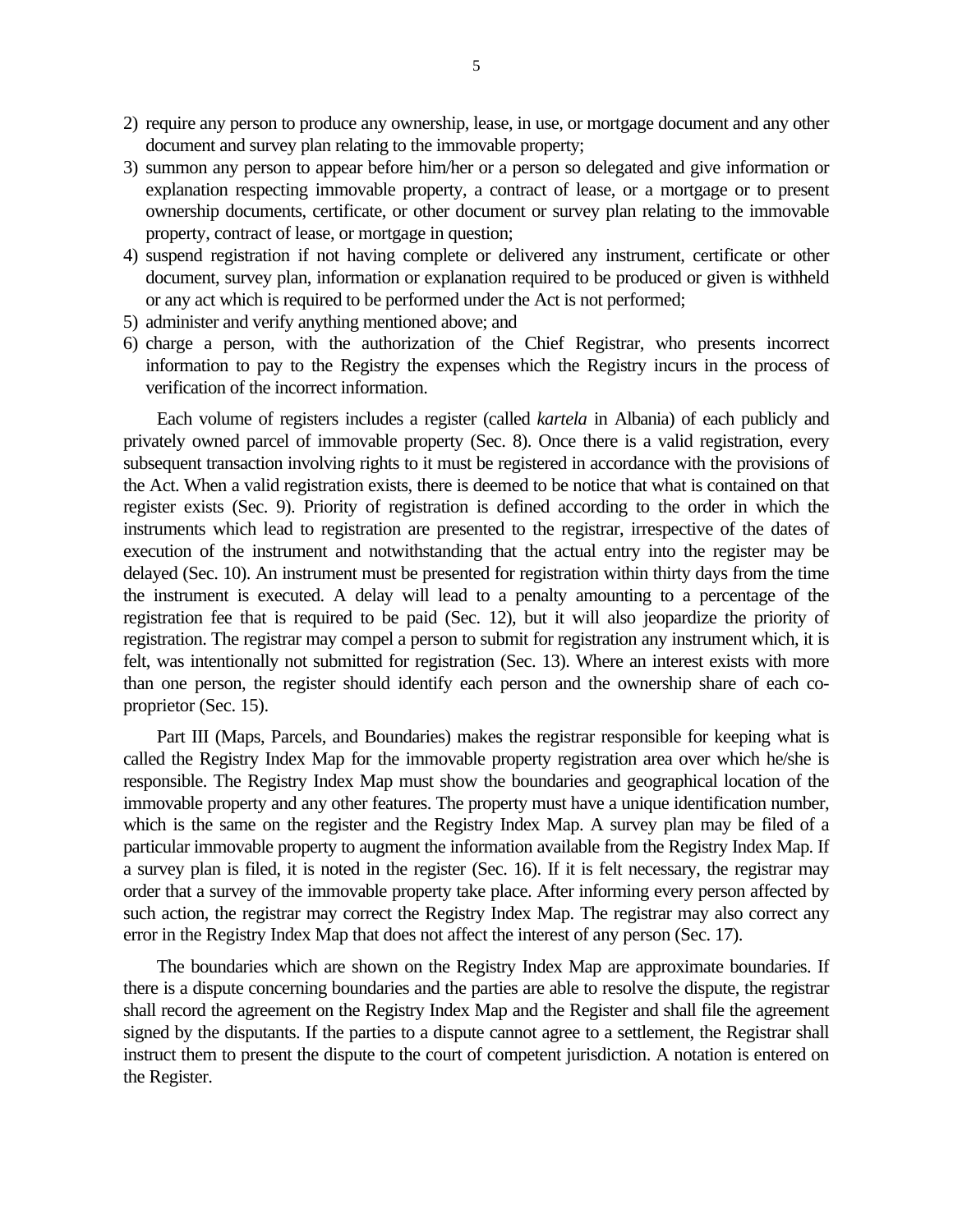Every proprietor of immovable property must maintain in good order any features which demarcate the proprietor's boundary. The Registrar decides which of the adjoining proprietors is responsible for maintaining the feature which demarcates a common boundary. The registrar may also, in writing, order the demarcation, within a specified time, of any boundary in the manner in which he/she may direct (Sec. 19). Any proprietor has the right to appeal from an order of the registrar. If the proprietor takes no action within thirty days, the order is considered to have been accepted. The registrar may combine or subdivide parcels, on the application of the proprietor, once it is determined that the application is accurate. The registrar must not allow any changes that would require an instrument of transfer and, therefore, a new entry in the register.

Part IV (First Registration of an Immovable Property) of the Act contains provisions relating to a first registration of immovable property. It should be noted that there is no separate immovable property adjudication act in Albania. The provisions relating to such an action are included in Section 23–27 of the Registration Act. Registration may be affected by the presentation of any instrument which confers private ownership on an individual. However, individuals, families, and any legal persons, private or state, who possess the property in accordance with the law and do not possess ownership documentation, are obliged to present to the registrar an application for registration of ownership. The application must contain: (a) a notarized personal declaration of ownership, (b) a survey plan of the immovable property, (c) notarized declaration from neighbors and other persons indicating the correctness of the boundaries and the claim, and (d) certified copies of any additional documents that support the application for registration. Provisional registration shall be prepared from the information presented to justify first registration.

Public display of the provisional registration shall take place for ninety days in a prominent and relevant place for public examination within the geographic zone where the property is located. Notice shall also be provided, in an appropriate journal, newspaper, or other socially acceptable source, for ninety days in a manner designed to notify persons who might make a claim to the immovable property in question. Following the ninety-day period, all immovable properties for which there is no outstanding claim shall be given valid registration and all certificates which may be requested regarding the content of the registers and the index map may be issues by the registrar. If there is an outstanding claim, the registrar shall consult with the parties involved and, with their agreement, correct any errors and resolve any pending disputes. Anything that cannot be resolved shall be referred to the court of proper jurisdiction. A notation is made on the provisional register of such information.

Part V (Certificates and Searches) provides for the issuance of Certificates of Ownership and Lease (Sec. 28). Where no certificate has been issued, the proprietor of the immovable property or lease may request a certificate which shall be issued. The certificate shall show all the information in the register affecting that immovable property as of the date of issuance. Only one certificate of ownership or lease shall be issued for each immovable property and is only prima facie evidence of what is shown on the certificate.

The certificate is subject to the entries on the register whether they are shown on the certificate or not. The date of issue of a certificate shall be noted on the register (Sec. 28). If a certificate is lost or destroyed, the registrar may issue a new certificate if he/she is satisfied with the evidence that the certificate has been lost or destroyed. Section 30 allows for the public to consult and examine any register of immovable property and to request a certified copy of any register, part of register, registry index map, or filed instrument or survey plan by presenting a proper written request and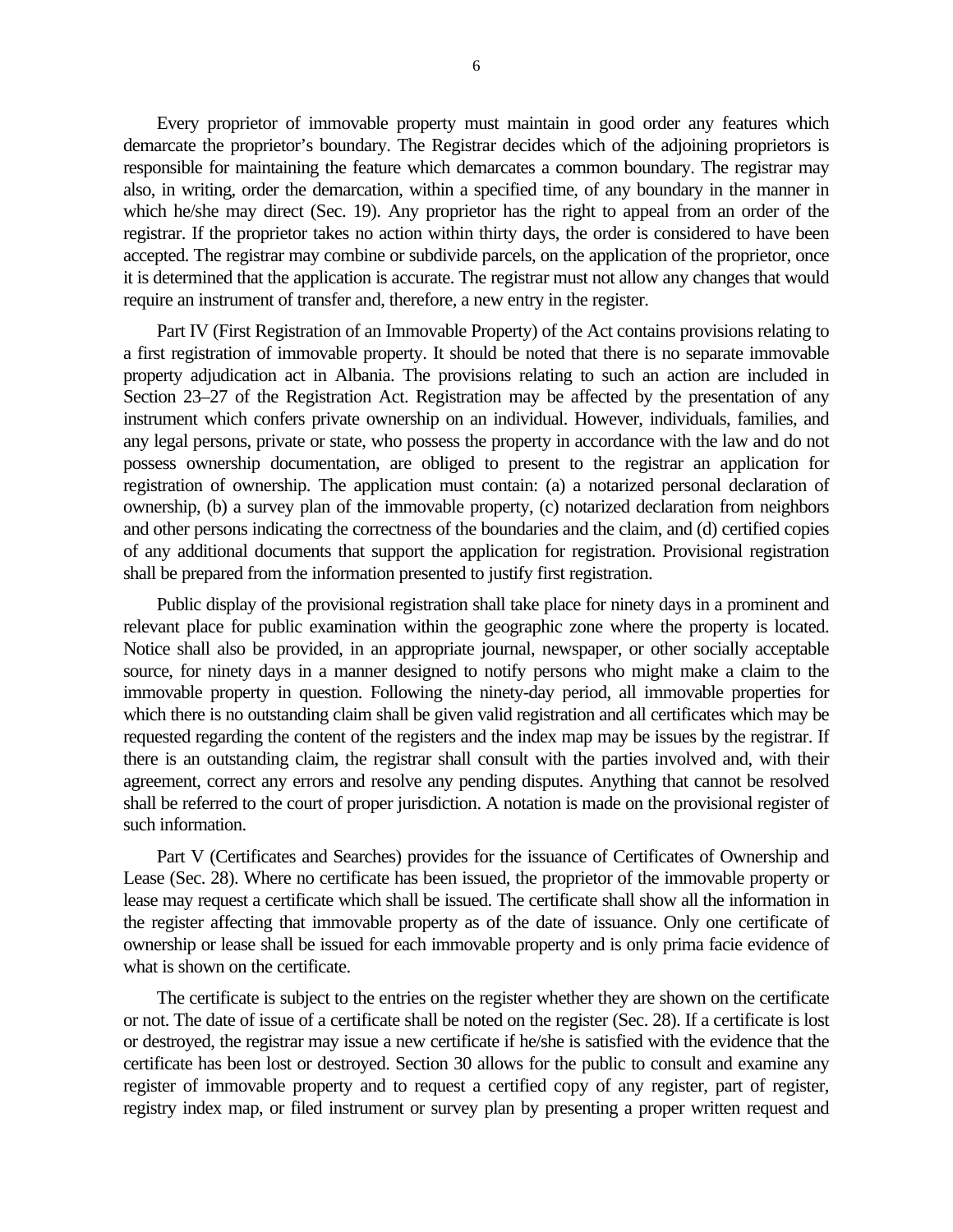paying the appropriate fees. The certified copy has the same force as an original unless the contrary is proved.

Part VI (Registration of Contracts of Lease, Mortgages, "in Use" Titles and Other Interests in Immovable Property) deals with the registration of various interests in immovable property. Ownership interests, of course, are required to be registered immediately. A contract of lease of less than one year need not be registered. If the contract of lease is for part of a state-owned immovable property and has a duration of more than one year, a separate register must be created for each part of the immovable property that is subject to such a lease and a corresponding notation made on the Registry Index Map.

All mortgages must be appropriately registered and upon satisfaction canceled from the register. Any in-use title pertaining to state-owned immovable property shall be registered in a separate register and a notation made on the Registry Index Map. The holder of an in-use interest shall be noted in the parent register wherein the state is registered as owner. Any property acquired by prescription can be registered in the name of the new owner when a copy of the court decision has been presented to the registrar. Finally, the registration of a partition of co-owned immovable property can be made by the registrar when application in the prescribed form is received by the registrar from one or more of the proprietors or from a person in whose favor an order has been made for the sale of an undivided share in immovable property. Part VII (Servitudes, Restrictive Agreements, and Restrictions) includes the registration requirements of encumbrances such a servitudes, restrictive agreements, and restrictions.

Part VIII (Rectification and Compensation) allows the registrar to rectify the register. It can be done when appropriate documentation or evidence is presented to show that what is included in the register is incorrect. A request to the chief registrar to review the decision of the registrar to rectify the register may be made (Sec. 48). The registrar shall make a decision whether the error on the register has resulted in a right to compensation because of the incorrect information. A decision as to compensation by the Registrar, must be approved by the chief registrar.

Parts IX (Decisions of Registrar and Appeals), X (Fees and Offenses), and XI (Miscellaneous) deal with general matters involving fees, appeals, offenses, and some miscellaneous matters such as when the Act goes into effect and the repeal of all conflicting provisions in any other pre-existing law. Two points should be noted. First, when the Act was being drafted, an attempt was made to put the registries on a self-sustaining basis. A formula was designed which would allow each registry to retain the funds it generated from its own activities to allow it to purchase equipment and so on. Guidelines were developed to ensure that parity would exist between the different registries. Parliament rejected the self-financing idea, but in Sec. 54 required only income in excess of the budget of the Registration Office be paid over to the central state treasury. Second, this Act does not assign the administrative authority of the registration system to a specific ministry or other government office. It calls for the appointment of the chief registrar by the Council of Ministers and the appointment of the registrars by the chief registrar. The Act does not say that the system of immovable property registration shall operate directly under the authority of the Council of Ministers. This decision, it is felt, has not yet been made, notwithstanding the fact that the Civil Code specifically calls for the registration system to be administered through the Ministry of Justice.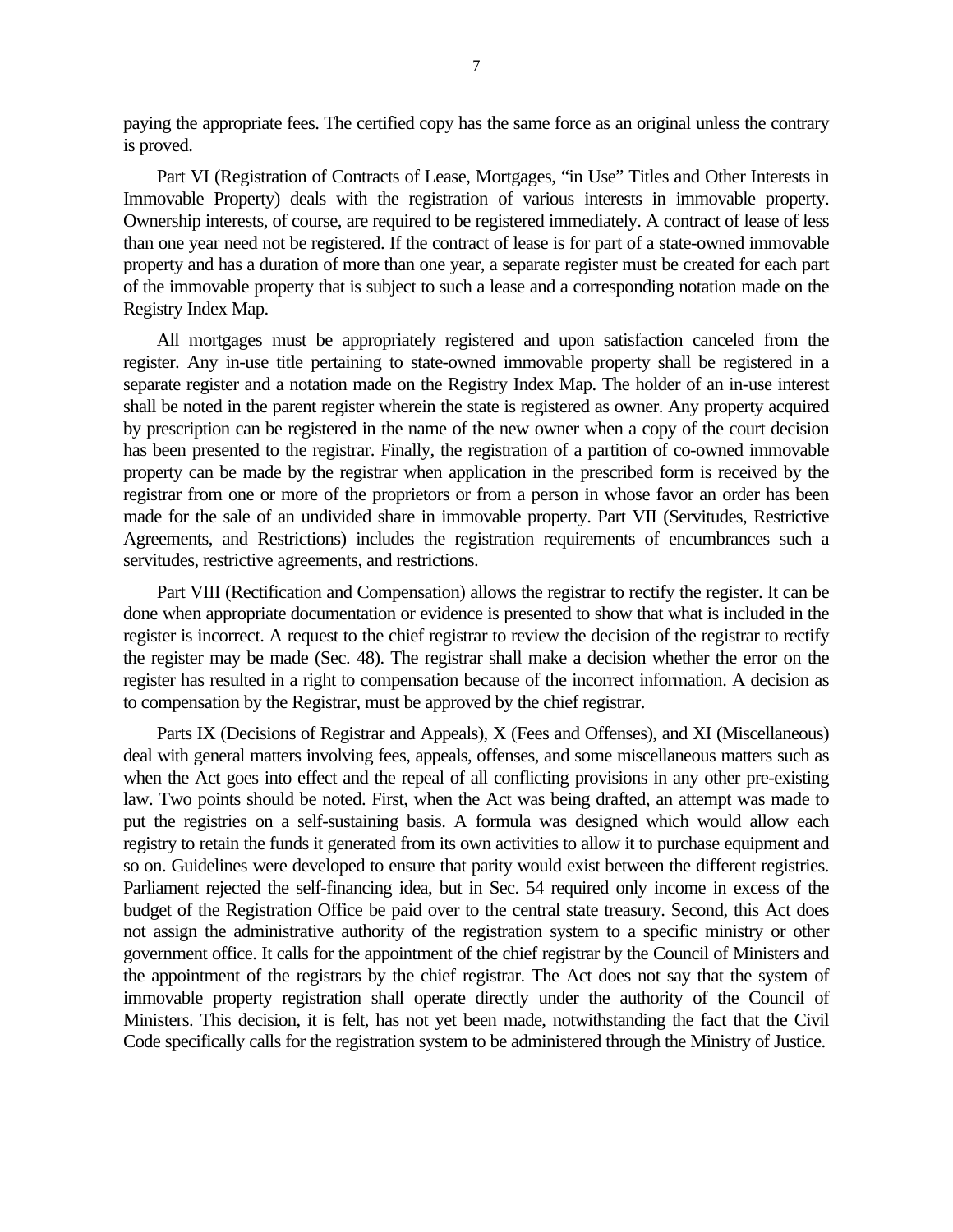## **CONCLUDING REMARKS**

This immovable property registration system has been designed because of its applicability to a defined parcel of immovable property and because of its flexibility for a multitude of immovable property and mapping related purposes. The Immovable Property Registration Act is procedural, but it sets the stage for a dynamic use of technical concepts that will lead to an enhanced and better understood management of property.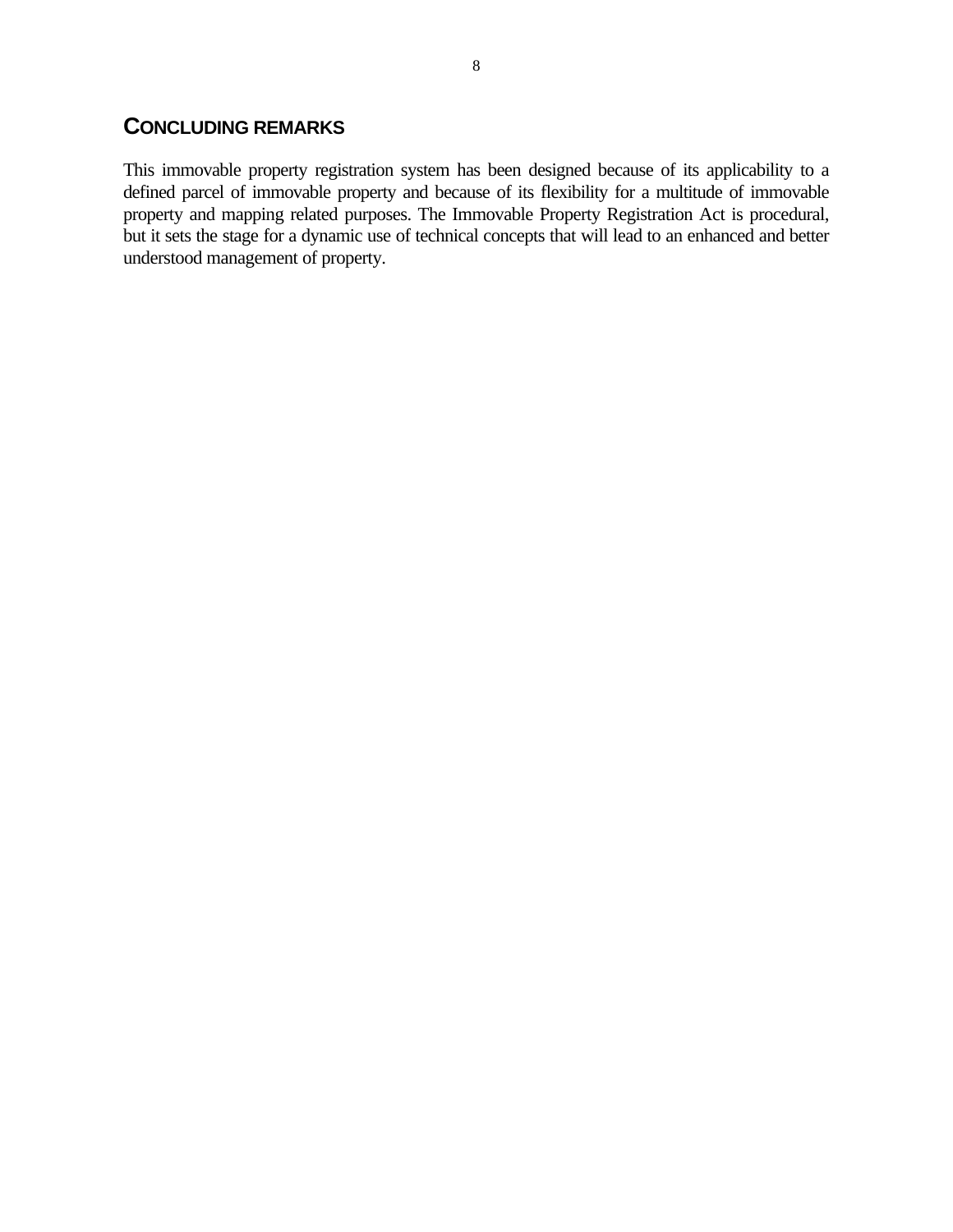**ANNEX A**

## **LAW ON THE REGISTRATION OF IMMOVABLE PROPERTY†**

**As amended by Law 8090, 21 March 1996,**

**"Some Amendments to Law no. 7843, 13 July 1994"**

 $\overline{a}$ 

<sup>†</sup> Translation prepared by Armand Simo and David Stanfield, 26 August 1994, from previous drafts prepared by Lida Stamo, Norman Singer, Rezarta Gaba, Naim Sula, Romeo Sherko, Kastriot Myftiu, and Maksi Raço.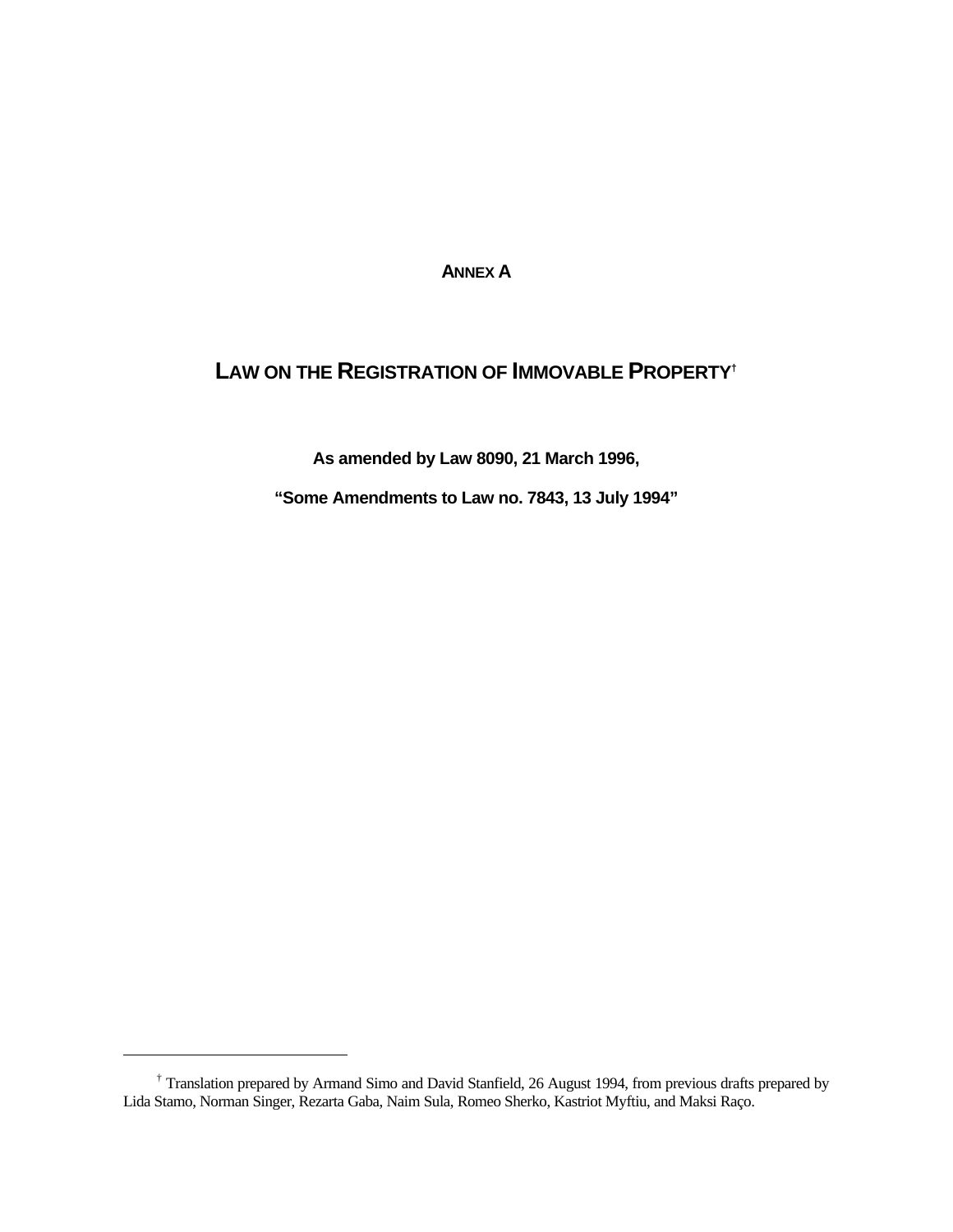**REPUBLIC OF ALBANIA**

## **LAW ON THE REGISTRATION OF IMMOVABLE PROPERTY**

**As amended by Law 8090, 21 March 1996,**

**"Some Amendments to Law no. 7843, 13 July 1994"**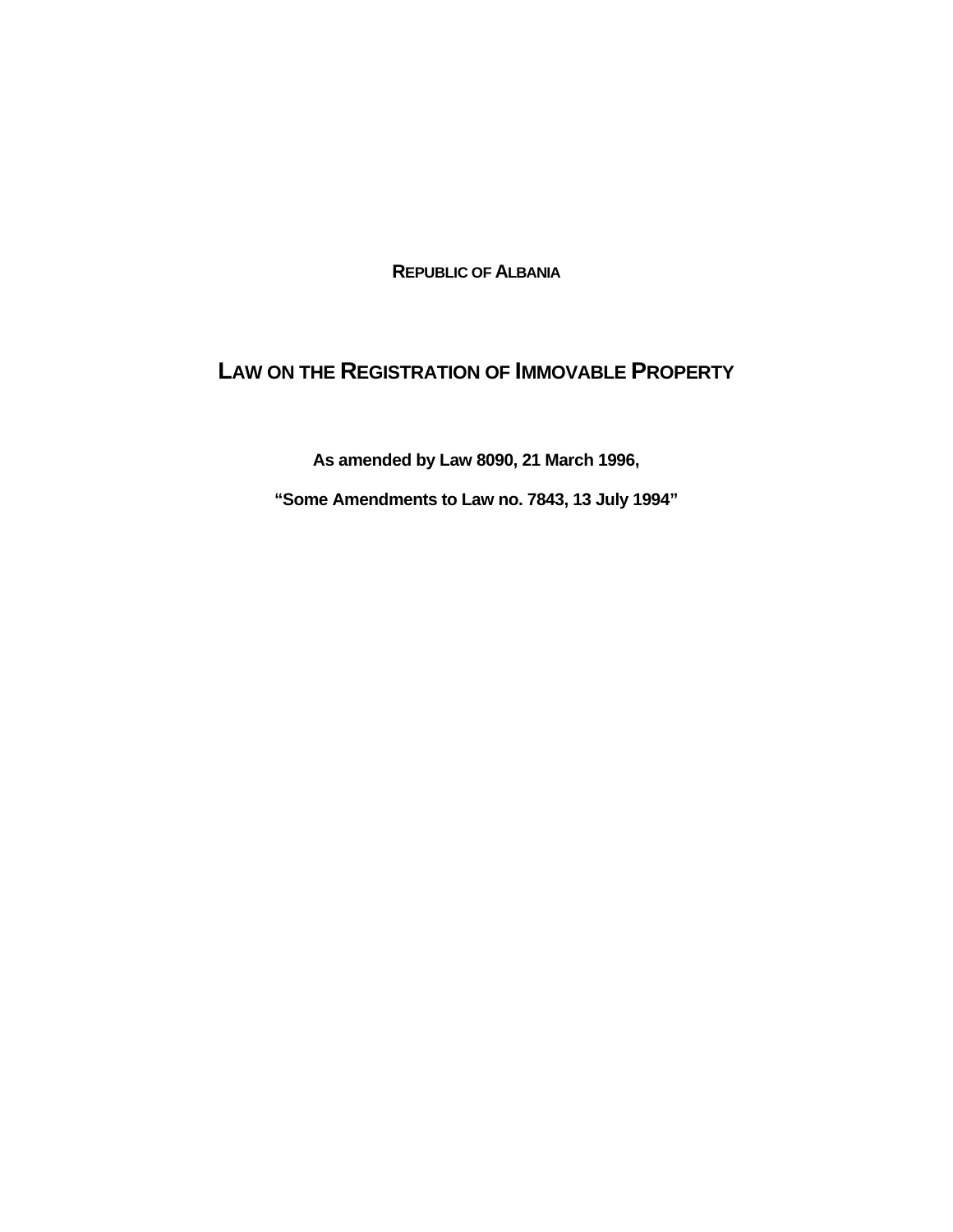## **REPUBLIC OF ALBANIA LAW ON THE REGISTRATION OF IMMOVABLE PROPERTY**

## **PART I**

#### **Preliminary**

Section 1. Definitions

## **PART II**

#### **Organization of the Immovable Property Registration System**

- Section 2. Immovable property registries
- Section 3. Chief registrar
- Section 4. The Registrar
- Section 5. Powers of the registrar
- Section 6. Seal of the registry
- Section 7. Liability of registry officers

## **PART III**

## **Registration of Immovable Property**

- Section 8. **Immovable Property Register**
- Section 9. Effect of registration
- Section 10. Priority of registered interests
- Section 11. Required registration
- Section 12. Delay in registration
- Section 13. Power to compel registration
- Section 14. Stay of registration
- Section 15. Registration of co-proprietors of immovable properties

#### **PART IV Maps, Parcels, and Boundaries**

- Section 16. Registry index map
- Section 17. Correction of the registry index map and new editions
- Section 18. Boundaries
- Section 19. Maintenance of boundary features
- Section 20. Interference with boundary features
- Section 21. Combinations and subdivisions
- Section 22. Transfers of part of the immovable property

## **PART V**

#### **First Registration of an Immovable Property**

- Section 23. First registration
- Section 24. Manner of first registration
- Section 25. Public notice
- Section 26. Legalization of first registration
- Section 27. Resolution of conflicting claims in first registration

#### **PART VI Certificates and Searches**

- Section 28. Certificates of ownership and certificates of lease
- Section 29. Lost or destroyed certificates
- Section 30. Inspections and copies
- Section 31. Evidence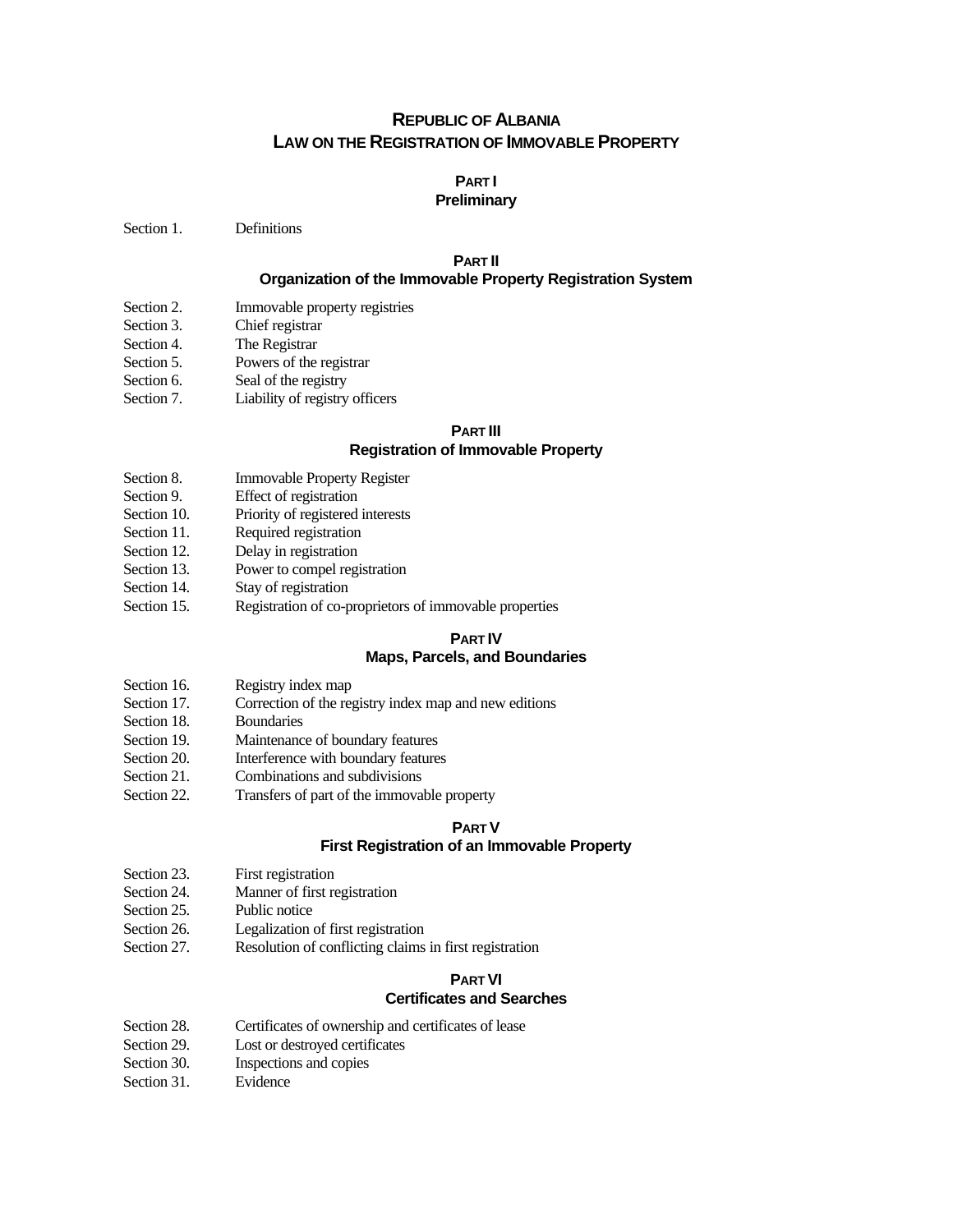#### **PART VII Registration of Contracts of Lease, Mortgages, "In-Use" Titles, and Other Interests in Immovable Property**

- Section 32. Registration of contracts of lease
- Section 33. Registration of mortgages
- Section 34. Registration of legal mortgages
- Section 35. Satisfaction of a mortgage
- Section 36. Registration of in-use titles
- Section 37. Registration of immovable property acquired by prescription
- Section 38. Registration of compulsory acquisition or by judgment of the court
- Section 39. Registration of a partition of co-owned immovable property
- Section 40. Registration of powers of attorney
- Section 41. Registration of instruments completed abroad

#### **PART VIII**

#### **Servitudes, Restrictive Agreements, and Restrictions**

- Section 42. Registration of servitudes
- Section 43. Registration of restrictive agreements
- Section 44. Registration of restrictions
- Section 45. Notice and effect of restrictions
- Section 46. Removal and variation of restrictions
- Section 47. Release and modification of servitudes and restrictive agreements

## **PART IX Rectification and Compensation**

- Section 48. Rectification by the registrar
- Section 49. Procedure for requesting compensation
- Section 50. Amount of compensation

#### **PART X**

#### **Decisions of Registrar and Appeals**

- Section 51. Power of registrar to make a statement
- Section 52. Appeals
- Section 53. Effect of appeal

## **PART XI**

## **Fees and Offenses**

- Section 54. Fees
- Section 55. Offenses

## **PART XII**

## **Miscellaneous**

- Section 56. Rules
- Section 57. Beginning operation a registry
- Section 58. (Repeal of contradictory laws)
- Section 59. (Entering into effect)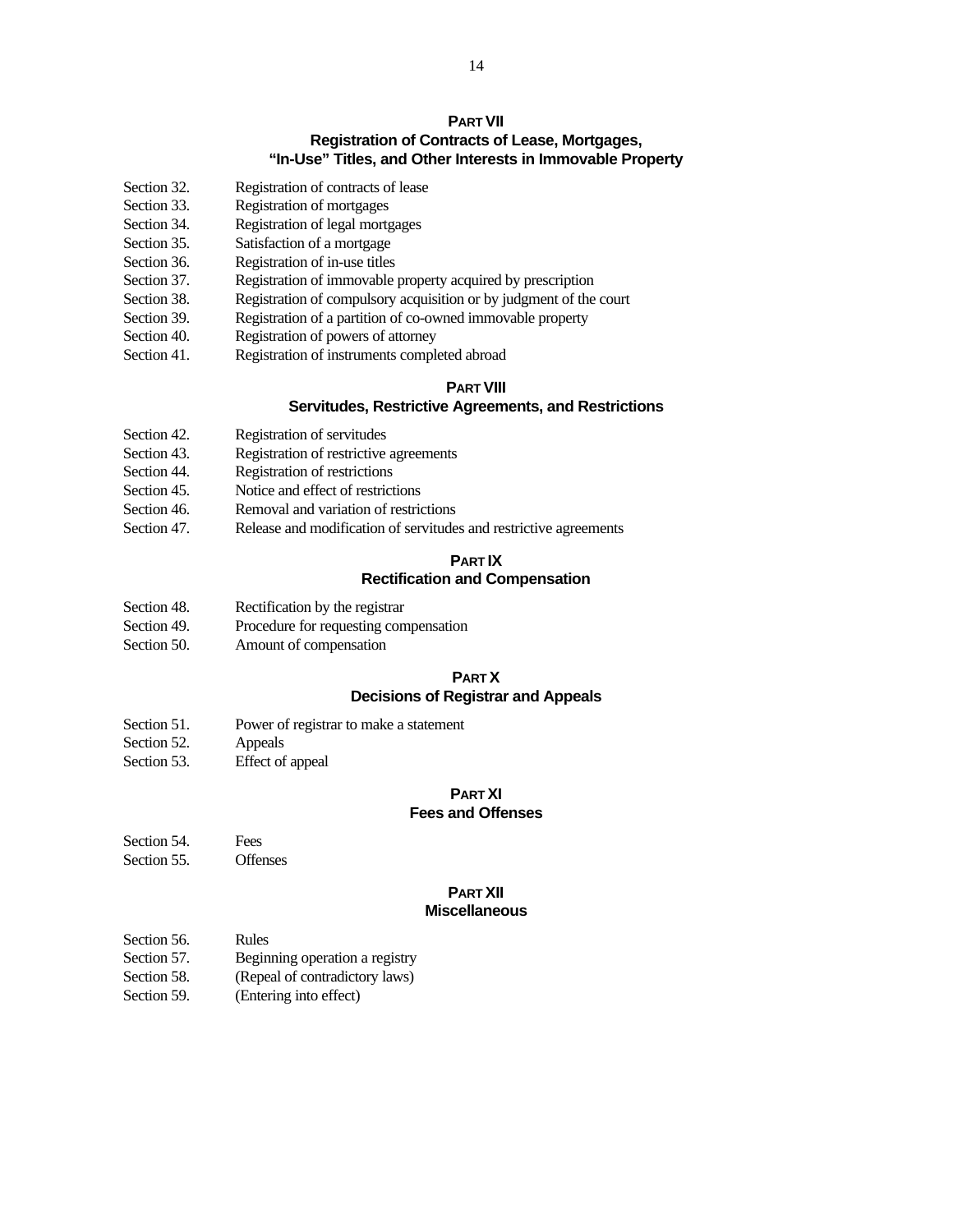#### **REPUBLIC OF ALBANIA**

## **LAW ON THE REGISTRATION OF IMMOVABLE PROPERTY**

On the basis of ARTICLE 16 of Law no. 7491, dated 29 April 1991, on the main dispositions of the Constitution, "On proposal of the Council of Ministers," The People's Assembly of the Republic of Albania decided: to present an Immovable Property Registration Act as follows:

## **PART I. PRELIMINARY**

#### **SECTION 1. Definitions**

In this Act the following definitions shall apply:

- "Chief Registrar" means a person appointed who assures that the registrars of the immovable property registries throughout the country manage their registries in accordance with the law;
- "court" means the place which resolves disputes concerning immovable property;
- "immovable property" means land, water sources, buildings as well as other immovable objects defined in relevant legal acts;
- "immovable property registration zone" means a local subdivision or geographic area designated by the Council of Ministers in collaboration with the Chief Registrar for purposes of registration of immovable property under this or any other law;
- "instrument" includes any ownership document, court judgment, legal state agency document, or other document requiring or capable of registration under this Act;
- "proprietor" means the person whose name is registered under this Act as the owner of immovable property;
- "the register" means the page of the volume of the Register Book which is kept for each immovable property;
- "to register" means to make an entry, note, or record in the register kept under the provisions of this Act;
- "Register Book" means the set of all registers for immovable properties in a specific immovable property registration area;
- "Registrar" means the person responsible for the Immovable Property Registry of a defined administrative sector;
- "Registry" means the immovable property registry office established under this Act;
- "Registry Index Map" means the map or series of maps referred to in Part III of this Act;
- "restriction" means an order of the Registrar to restrict the registration and/or dealing of a particular immovable property;
- "restrictive agreement" means a documented restriction on the use of immovable property;

"survey" means the determination of the boundaries of an immovable property;

"survey plan" means the document that shows the boundaries of an immovable property which is owned, leased, or held in use.

#### **PART II. ORGANIZATION OF THE IMMOVABLE PROPERTY REGISTRATION SYSTEM**

#### **SECTION 2. Immovable property registries**

There shall be established and maintained in each administrative center of the Immovable Property Registration Zone defined under the authority of the Council of Ministers, an Immovable Property Registry, which is a juridical person, in which there shall be kept:

- a) Immovable Property Registers, in accordance with the provisions of Part II of this Act;
- b) a Registry Index Map of the administrative zone, in accordance with the provisions of Part III of this Act;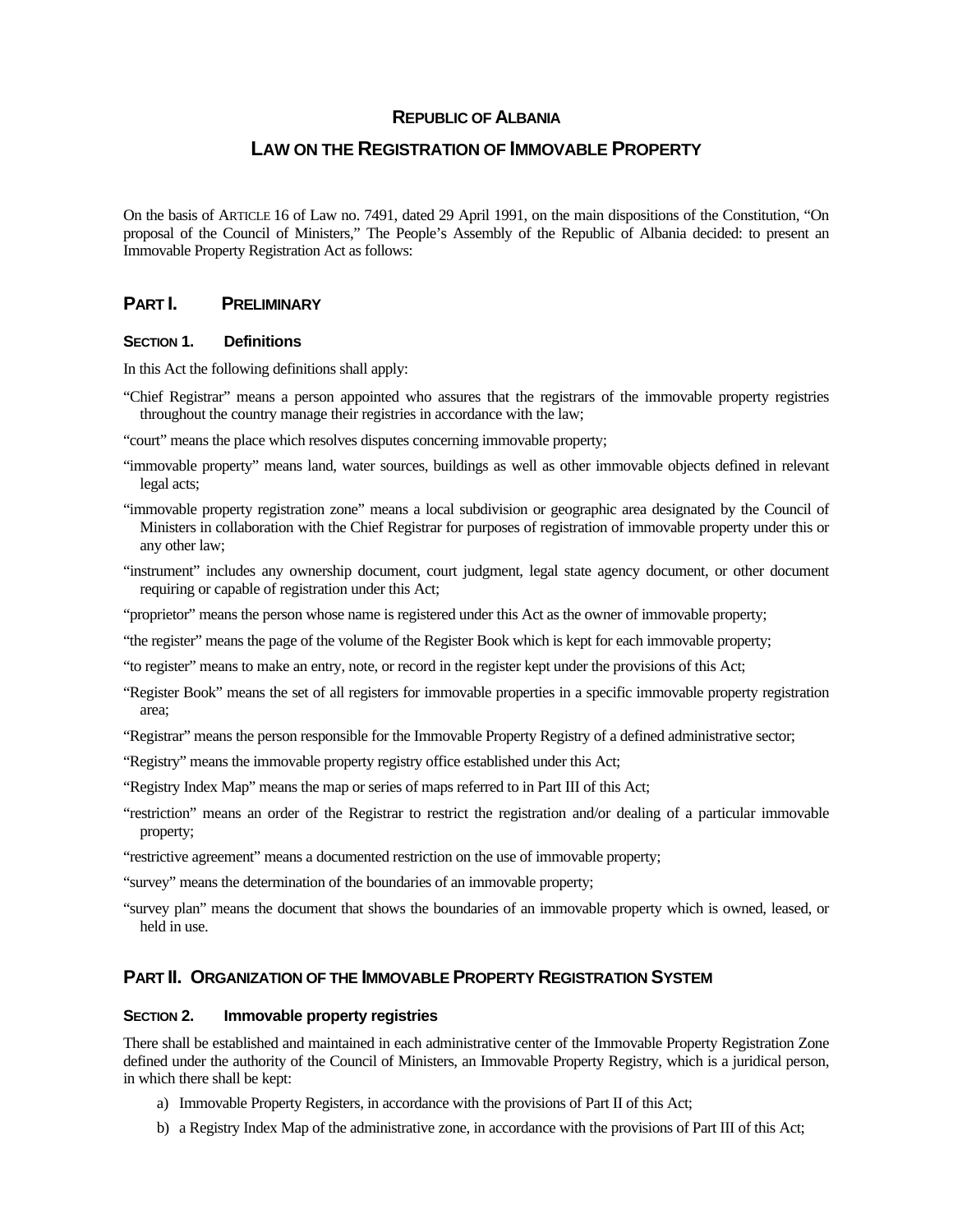- c) all contracts of transfer, court judgments, mortgages, inheritances, and other legal documents which affect rights to immovable property as well as survey plans of immovable properties, indices of these records, and other records necessary for the operation of an immovable property registry;
- d) all the information which is not prohibited by law, such as that of the *kartela*, registration index maps, and submitted documents for registration are made available to any person who requests them.

#### **SECTION 3. Chief Registrar**

The registration of the immovable properties throughout the territory of the Albanian Republic is directed by the Chief Registrar and his deputies. The authority of the Chief Registrar is equal to those of the members of the Council of Ministers.

In the absence of the Chief Registrar, for whatever reason, the Chief Registrar may designate a Deputy Registrar to exercise any of the powers vested in the Chief Registrar by this Act.

♦ The Chief Registrar of Immovable Properties of the Republic of Albania organizes and directs the Central Office of Immovable Property Registration and up to the full functioning of the registration system it depends on the Council of Ministers.

• The Central Office of Immovable Property Registration is a juridical person, it has its seal, and it is located in Tirana.

#### **SECTION 4. The Registrar**

The Chief Registrar nominates the Registrar, the Assistant Registrar, and approves the organizational structure of registration offices to administer the registration system, according to the provisions of this law, in a registration zone of immovable properties.

The Registrar for each immovable property registration area shall be responsible to the Chief Registrar for the maintenance of records and all other aspects of the administration of his/her registry.

#### **SECTION 5. Powers of the Registrar**

The Registrar may exercise the following powers in addition to any other powers conferred on him/her by this Act:

- a) issue certificates of ownership or lease or of any other interest recorded on a register of immovable property to a person who makes such a request and is entitled to such a certificate;
- b) require any person to produce any ownership, lease, in use, or mortgage document and any other document and survey plan relating to the immovable property, and that person shall be obligated to produce it;
- c) summon any person to appear before him/her or a person delegated by him/her and give any information or explanation respecting immovable property, a contract of lease, or a mortgage; present ownership documents, certificate, or other document or survey plan relating to the immovable property, contract of lease, or mortgage in question, and that person shall appear and give the requested information or explanation;
- d) suspend registration if not having complete or delivered any instrument, certificate, or other document, survey plan, information, or explanation required to be produced or given is withheld or any act required to be performed under this Act is not performed;
- dh) administer and verify the above information;
	- e) by the authorization of the Chief Registrar, the Registrar has the right to fine any person who submits incorrect information, in order to pay off the registration office for the expenses it had in the process of correcting this incorrect information.

#### **SECTION 6. Seal of the registry**

There shall be a seal for the Registry. Every document issued by this office should contain its seal.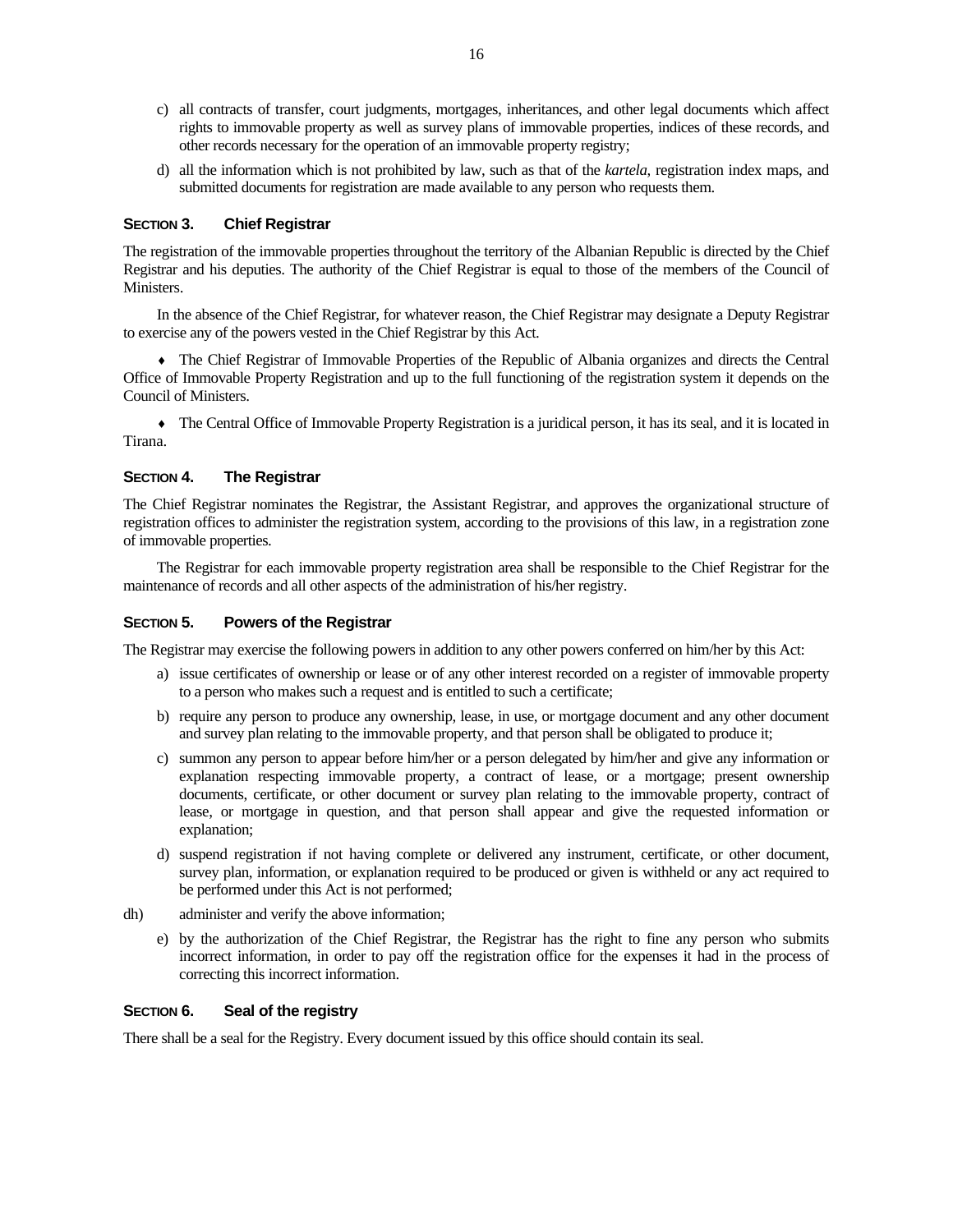#### **SECTION 7. Liability of registry officers**

The Chief Registrar and any Registrar shall not, nor shall any other officer of the registry, be liable to any documented action in respect of any act or matter done or omitted to be done in good faith in the exercise of the powers and duties under this Act, or any regulations made under it. Such officers shall be subject to the prescribed penalties for violations of law.

#### **SECTION 8. The Immovable Property Register**

Each volume of the Register Book in the immovable property registry shall include a register for each publicly owned immovable property and a register for each privately owned immovable property.

#### **SECTION 9. Effect of registration**

Once an immovable property has valid registration, every subsequent transaction involving rights to it shall be registered in conformity with the provisions of this Act.

The registration of an immovable property gives a person as individual, co-owner, or as representative of a family the right to enjoy the immovable property in conformity with the law.

Every proprietor acquiring any immovable property, contract of lease, or mortgage shall be deemed to have had notice of every entry in the registry relating to the immovable property, contract of lease, or mortgage.

#### **SECTION 10. Priority of registration**

Registration priority is defined according to the order in which the instruments which led to their registration are properly presented to the Registrar, irrespective of the dates of execution of the instruments and notwithstanding that the actual entry in the register may be delayed.

#### **SECTION 11. Required registration**

Any contract or other document affecting rights to immovable properties shall be presented for registration no later than 30 days from the time the instrument or other document is executed.

#### **SECTION 12. Delay in registration**

Where an instrument is presented more than 30 days after the date of the execution of the instrument, then, in addition to the registration fee, an additional fee equal to 10 percent of the registration fee shall be payable for each day which has elapsed since such date.

This fee will be paid by every juridical and physical person, whose rights over immovable properties are affected by the instrument.

#### **SECTION 13. Power to compel registration**

If the Registrar is satisfied that any person has intentionally failed to register any instrument which is registrable under this Act, the Registrar may by notice in writing order such person to present such instrument for registration, and thereupon the registration fee and any additional fee payable shall become due and shall be payable by such person whether the instrument is presented for registration or not.

#### **SECTION 14. Stay of registration.**

A person proposing to deal with registered immovable property, with the consent in writing of the proprietor, may apply to the Registrar for the suspension of any other transactions or actions concerning this property. If this application for suspension is approved, the registration of any instrument affecting the immovable property shall be stayed for a period (hereinafter referred to as the suspension period) of 15 days from the time at which application for the suspension was approved by the Registrar, and a note shall be made in the *kartela* accordingly.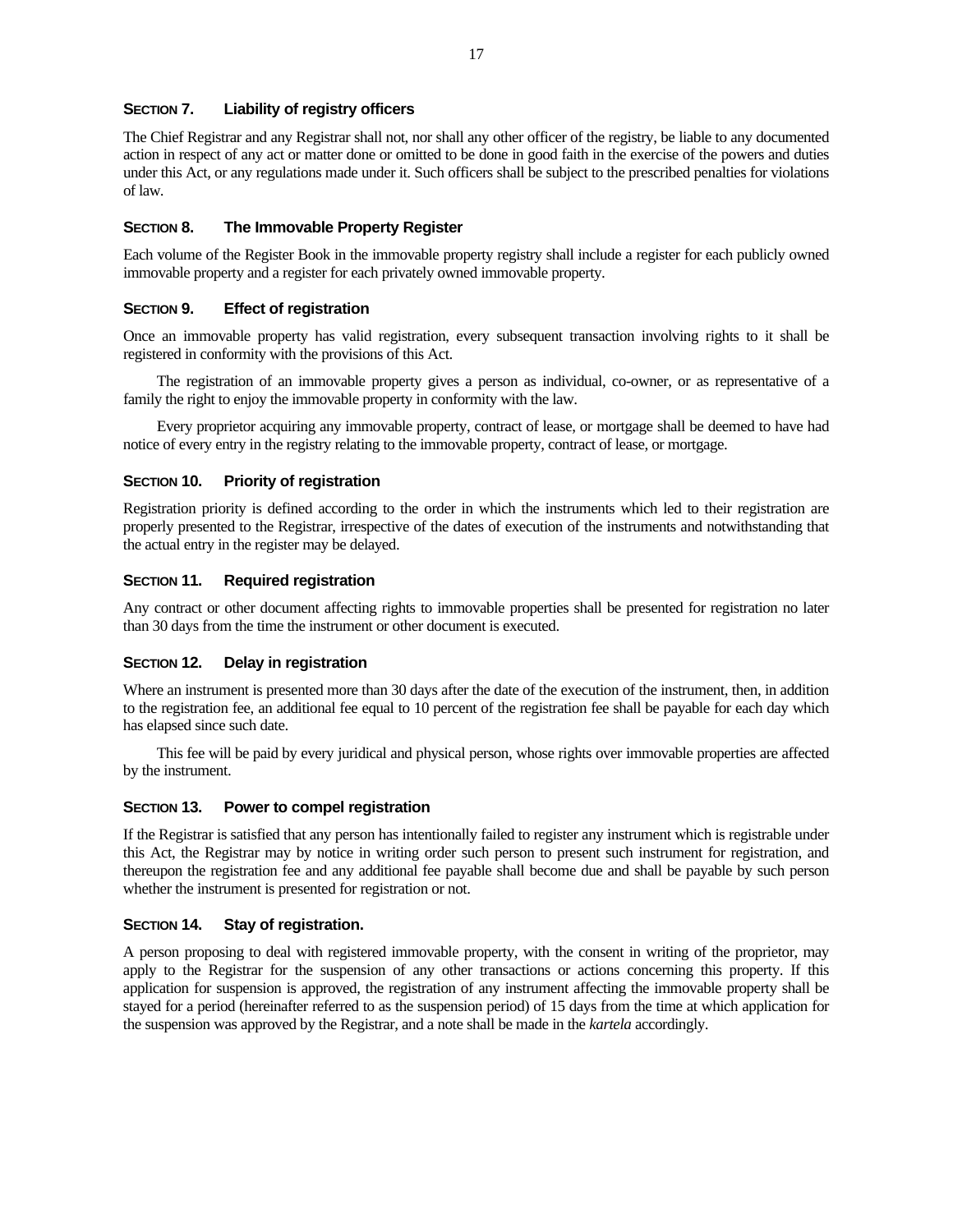If within the suspension period a properly executed instrument is presented for registration by the person who has requested the suspension, such instrument shall have priority over any other instrument which may be presented for registration during the suspension period.

#### **SECTION 15. Registration of co-proprietors of immovable properties**

Every instrument that certifies the ownership of two or more persons, and its registration in the Registry must show the identity and where possible the appropriate share of each co-proprietor.

#### **PART III. MAPS, PARCELS, AND BOUNDARIES**

#### **SECTION 16. Registry index map**

The Registrar shall be responsible for and maintain a map or series of maps, to be called the Registry Index Map, for the immovable property registration area covered by that registry.

The Registry Index Map shall show the boundaries and geographical locations of immovable properties as well as other features.

The immovable properties have a unique identification number, the same number being used to identify the immovable properties on their registers and on the Registry Index Map.

A survey plan may be filed of a particular immovable property to augment the information available from the Registry Index Map, and the filing of the survey plan shall be noted in the register.

#### **SECTION 17. Correction of the registry index map and new editions**

The Registrar may cause to be made a survey of any immovable property for the purposes of this Act and, after informing every person affected thereby, may cause the Registry Index Map to be corrected as a result of the mentioned survey.

The Registrar may correct any error in the Registry Index Map which does not affect the interest of any person.

The Registrar may, at any time, direct the preparation of a new Registry Index Map or any part thereof, and there may be omitted from the map any matter which the Registrar considers obsolete.

#### **SECTION 18. Boundaries**

The Registry Index Map indicates the approximate boundaries, areas, and location of the immovable properties.

When the parties to a dispute concerning a boundary or boundaries agree to resolve the dispute, the Registrar shall record the agreement on the Registry Index Map and on the affected registers, and shall file the agreement signed by the parties to the dispute.

Where any uncertainty or dispute arises as to the position of any boundary, and the parties to the dispute cannot agree concerning such boundary, the Registrar shall instruct them to present the dispute to the competent court within 15 days, and shall make a notation on the register. If there is no petition to the court within the specified time, the Registrar shall make the appropriate notation.

#### **SECTION 19. Maintenance of boundary features**

Every proprietor of immovable property shall maintain in good order any features which demarcate the proprietor's boundaries.

The Registrar may in writing order the demarcation within a specified time of any boundary in such manner as he/she may direct.

The Registrar decides which of adjoining proprietors shall be responsible for the care and maintenance of any feature demarcating a common boundary, and the person so identified will have the responsibility.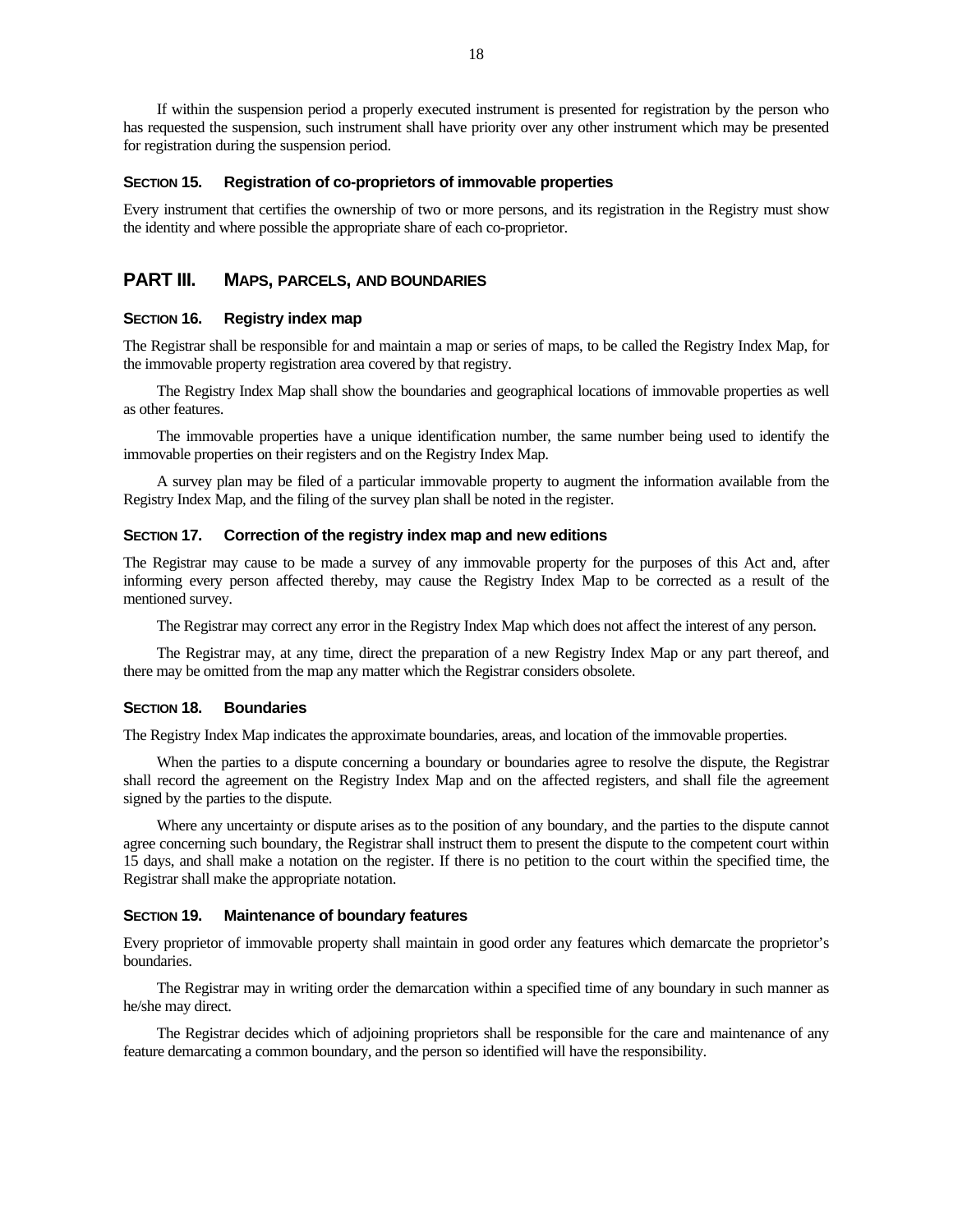Within 30 days the proprietors have the right to appeal in court against the order of the Registrar. If within this period of time there is no exercise of this right, the order is considered as accepted.

#### **SECTION 20. Interference with boundary features**

Any person convicted of illegally modifying or damaging any boundary whether or not any penalty is imposed upon him/her, shall be liable to pay the cost of restoring the boundary feature, and such cost shall be considered as a civil debt by any person responsible for the maintenance of the feature.

#### **SECTION 21. Combinations and subdivisions**

Where contiguous immovable properties are owned by the same proprietor and are subject in all respects to the same rights and obligations, the Registrar, on application by the proprietor, may combine those properties by closing the registers relating to them and opening a new register or registers and revising the Registry Index Map in respect of the immovable property or properties resulting from the combination.

Upon the written application of the proprietor or successors for the division of an immovable property into two or more immovable properties, the Registrar shall effect the division by closing the register relating to the subdivided immovable property and opening new registers and revising the Registry Index Map in respect of the new immovable properties resulting from the division, and recording in the new registers all existing entries appearing in the closed register.

The Registrar, on the application of the proprietors of contiguous immovable properties who are desirous of changing the boundaries of their properties, and with the consent in writing of all other persons in whose name any right in such properties is registered, may cancel the registers relating to such properties and update the registers and Registry Index Map in accordance with the revised layout;

In case that the Registrar determines that the proposed reparcellation involves substantial changes of ownership which should be effected by transfers, the Registrar may in his/her discretion refuse to effect such reparcellation.

The Registrar must not allow any transfer which deletes legal rights.

Where a proprietor wishes to subdivide his/her immovable property, the Registrar shall require the proprietor to submit a survey plan of the proposed subdivisions prepared by a licensed surveyor and certified by the appropriate authority as conforming with the requirements of law.

#### **SECTION 22. Transfers of part of the immovable property**

No part of the immovable property included in a register shall be transferred unless the proprietor has first subdivided the immovable property, in accordance with the law, and new registers have been opened in respect of each subdivided portion of the immovable property.

## **PART IV. FIRST REGISTRATION OF AN IMMOVABLE PROPERTY**

#### **SECTION 23. First registration**

The first registration of any immovable property shall require the preparation of a register in accordance with the provisions of this Act, and in accordance with the provisions of any other Act which define ownership or agreements or obligations which exist for the immovable property.

#### **SECTION 24. Manner of first registration**

The Registrar, a person, or any group designated by the Chief Registrar shall require that the ownership and boundaries of each property to be registered shall be documented, using the following criteria:

a) Ownership and boundaries of immovable properties shall be considered as properly defined by a title issued under Law 7501 of 19 July 1991, contracts of sale under Law 7652 of 23 December 1992, decisions of the Commissions of Restitution under Law 7698 of 15 April 1993, other laws, other official instruments which confer private ownership, and Court decisions legally approved or issued after 19 July 1991.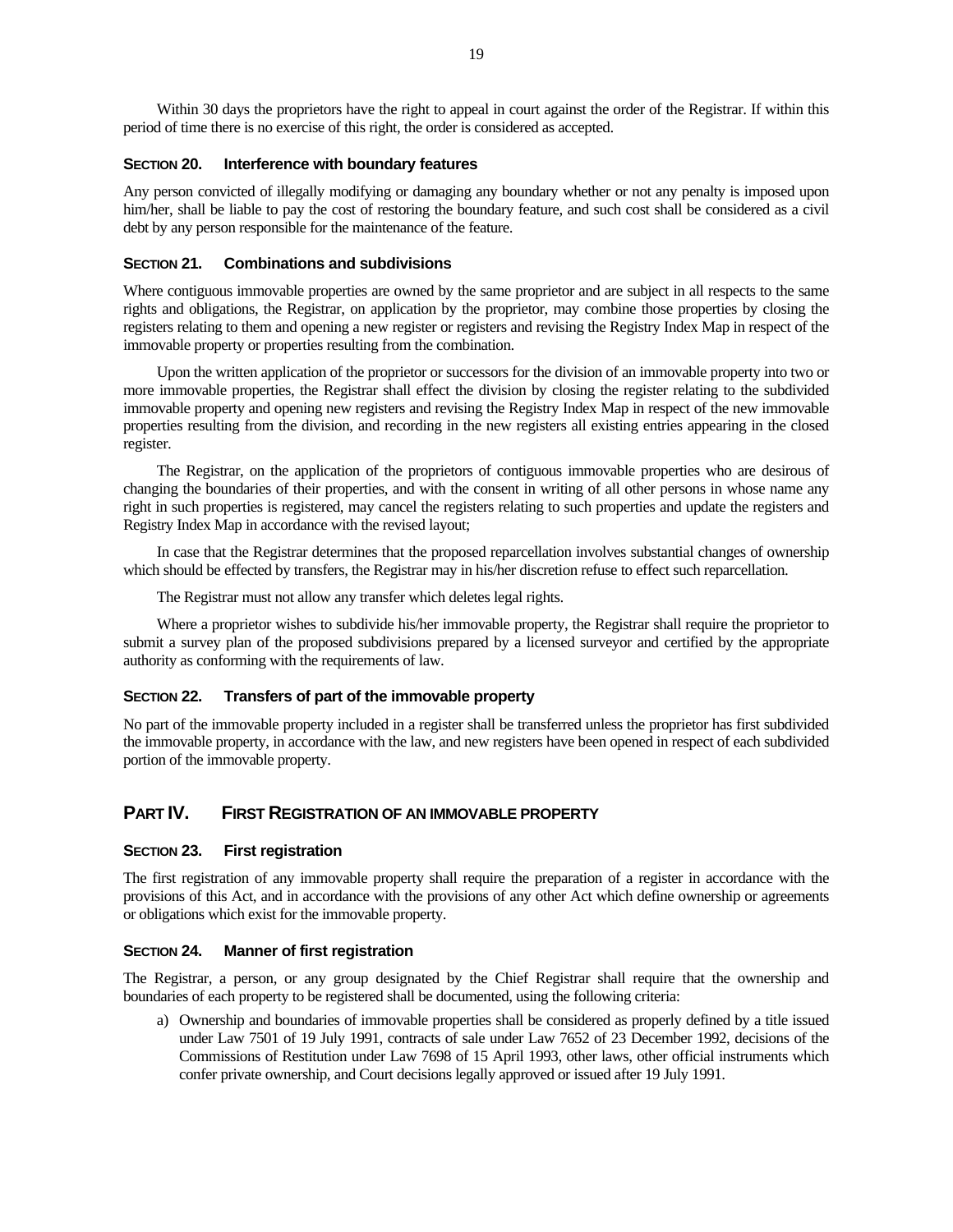- b) For those individuals, families, and legal persons, private or state, who possess the property in conformity with law and do not hold any ownership document under Paragraph a, are obliged to present to the Registrar an application for registration of ownership. This application shall contain a notarized, personal declaration of ownership, a survey plan of the immovable property, and notarized declarations from neighbors and other persons as to the correctness of the boundaries and as certified copies of different documents which support the application for registration.
- c) Provisional registration shall be prepared from the information produced from a) and b).

#### **SECTION 25. Public notice**

A public display of the provisional registration shall take place for 90 days in a prominent and relevant place for public examination within the geographic zone where the properties are located.

Notice shall also be provided for that 90-day period in a public manner designed to notify individuals who might make a claim to the immovable properties in question.

During that display period all errors or claims shall be made known to the Registrar in writing. No claim presented after that 90-day period will be accepted.

#### **SECTION 26. Legalization of first registration**

Under the first paragraph of Section 25, following the public display period, all immovable properties for which there are no pending claims of error shall be given valid registration and from this moment certificates of ownership and other certificates which may be requested regarding the content of the registers and the index maps may be issued by the Registrar.

#### **SECTION 27. Resolution of conflicting claims in first registration**

The Registrar shall consult with the parties making claims about the information contained in the Registers or in the Registry Index Map to clarify and correct any errors and resolve any disputes. Such corrections and resolutions shall be made in a notarized document. Any disputes already resolved by any legally constituted commission or court precludes any further action by the Registrar.

Any disputes which cannot be resolved in this way with the agreement of the parties involved shall be referred to the competent court, and a notation placed on the relevant registers concerning the existence of the disputes and the court to which the disputes have been referred.

## **PART V. CERTIFICATES AND SEARCHES**

#### **SECTION 28. Certificates of ownership and lease**

The Registrar shall, if requested by a proprietor of immovable property or a lessee where no certificate of ownership or certificate of lease has been issued, issue to the proprietor a certificate of ownership or a certificate of lease in the prescribed form showing all information in the register affecting that immovable property or contract of lease.

For any immovable property registered in the appropriate *kartela* for ownership, mortgaging, or for different contracts that are carried out on this property, only one certificate shall be issued.

A certificate of ownership, lease, or mortgage shall be only prima facie evidence of the matters shown therein, while ownership, lease, or mortgage shall be subject to all entries in the register whether they are shown on the certificate or not.

The date of issue of a certificate of ownership, lease, or mortgage shall be noted in the register.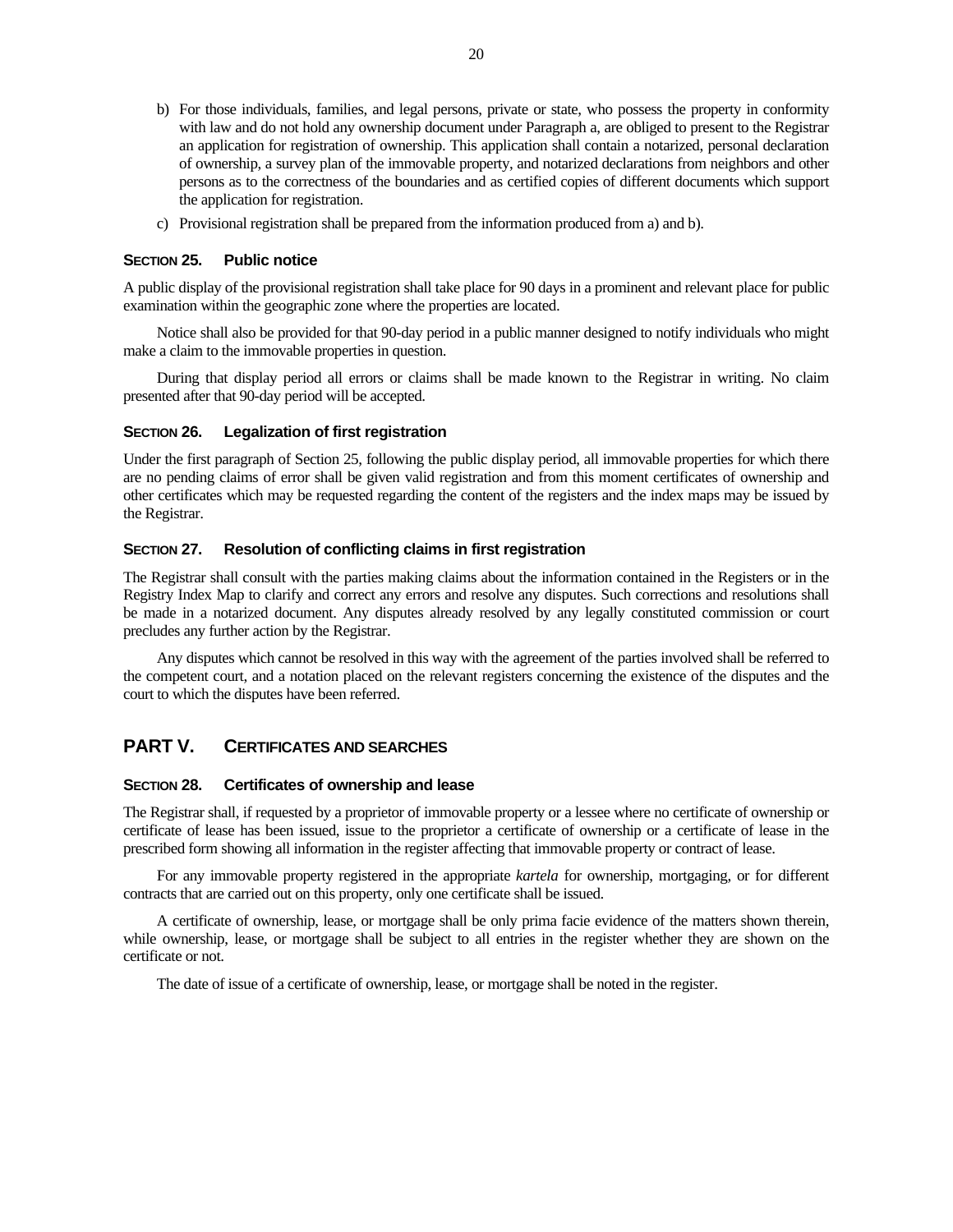#### **SECTION 29. Lost or destroyed certificates**

If a certificate issued to a person under Section 28 is lost or destroyed, he/she may apply to the Registrar in the registry where the immovable property is located for the issuance of a new certificate, and shall produce evidence to satisfy the Registrar of the loss or destruction of the previous certificate.

If the Registrar is satisfied with the evidence as to the loss or destruction of the certificate, and after the publication of such notice as the Registrar may think fit, the Registrar may issue a new certificate.

When a lost certificate is found, it shall be delivered to the Registrar for cancellation.

#### **SECTION 30. Inspections and copies**

Any person can examine and consult any register and can request a certified copy of it, a part of the Registry Index Map, any filed instrument or survey plan deposited in the registry, by presenting a written request by paying the appropriate fees.

#### **SECTION 31. Evidence**

A copy certified by the Registrar of the register or part of the Registry Index Map or any survey plan or instrument filed in the registry shall be acceptable with the same value as the original in all actions and questions regarding it and for all persons or parties until the contrary is proved.

#### **SECTION 31a.**

The contract of the selling of an immovable property is registered in the relevant section of the immovable property *kartela*.

## **PART VI. REGISTRATION OF THE CONTRACTS OF BUYING AND SELLING, LEASING, MORTGAGING, AND OF ACTS OF TAKING THE LAND "IN OWNERSHIP" AND "IN USE" AND OF OTHER INTERESTS IN IMMOVABLE PROPERTIES**

#### **SECTION 32. Registration of contracts of sale and lease**

A contract for the sale of an immovable property shall be registered in the appropriate section of the relevant register.

A contract of lease for an immovable property for a period less than one year is not required to be registered. Any other contract of lease for an immovable property must be registered by noting it in the proper section of the register of the lessor's immovable property.

If a contract of lease is for a part of a state-owned immovable property and has a duration of one year or longer, a separate register shall be created for each part of the immovable property and a notation made on the Registry Index Map.

#### **SECTION 33. Registration of mortgages**

The mortgage shall be completed by its registration in the appropriate section of the register of the immovable property, or part of it, which is used as security for the mortgage and the registration of the person in whose favor it is created as its proprietor and by filing the instrument.

#### **SECTION 34. Registration of legal mortgages**

The Registrar shall enter legal mortgages which result from sale contracts in the appropriate section of the register of the affected immovable property which the seller owned.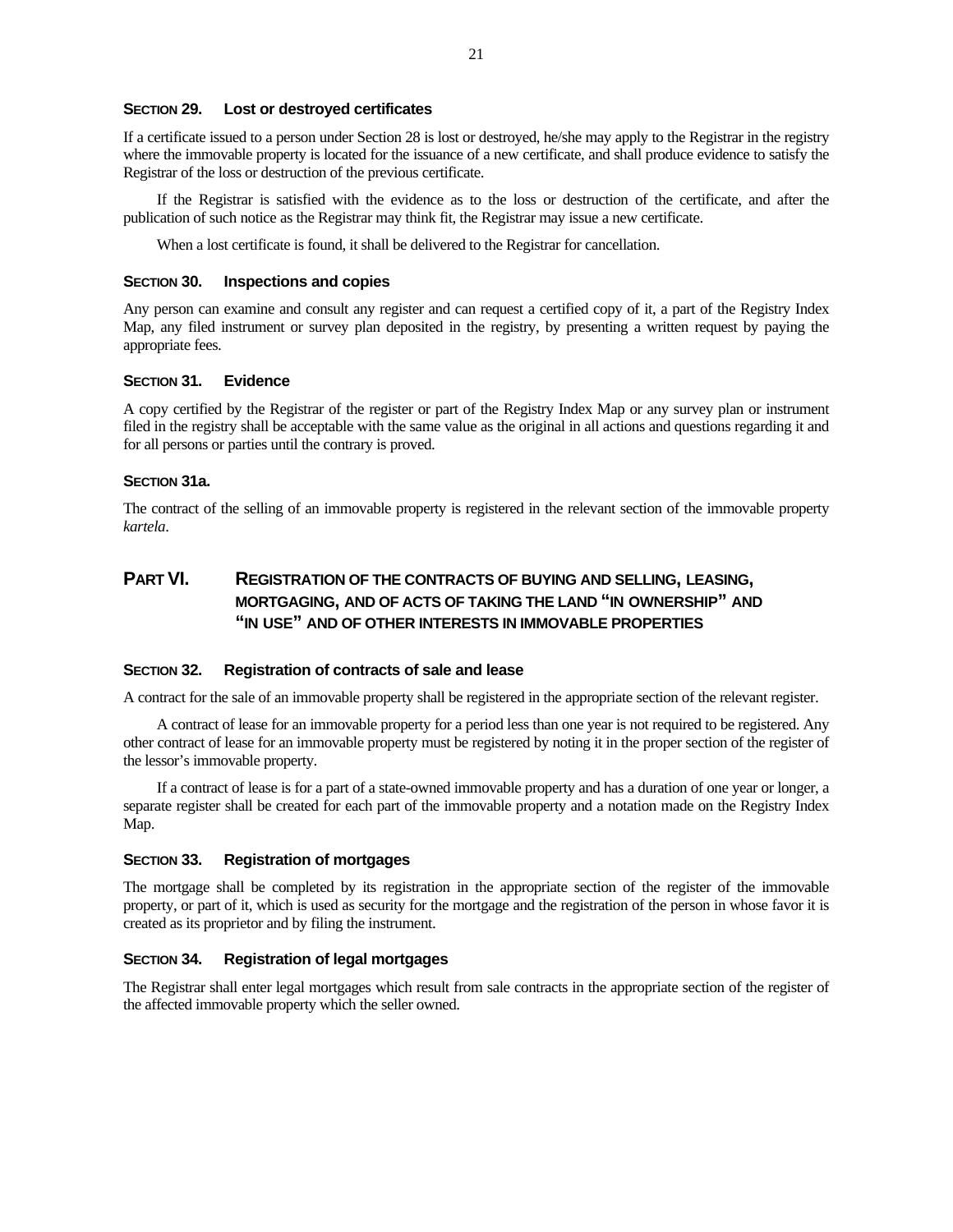### **SECTION 35. Satisfaction of a mortgage**

The Registrar, based on a written request prepared in the appropriate form required by law, shall order that the mortgage be canceled from the register of immovable property when the necessary acts required by relevant law or regulations to satisfy the mortgage are performed. Any request for cancellation of a mortgage must be accompanied by the document which justifies the cancellation and is signed by the Registrar.

#### **SECTION 36. Registration of in-use titles**

A separate register shall be created and a notation made on the Registry Index Map for any "in use" title pertaining to state-owned immovable property. The holder of the in-use title shall be noted in the appropriate section of the register and the state shall be noted as the proprietor.

#### **SECTION 37. Registration of immovable property acquired by prescription**

Registration of immovable property acquired by prescription is accomplished by presenting to the Registrar a copy of the decision of the court which has declared that ownership has been achieved through prescription.

The Registrar, shall, in accordance with the decision of the court, register the immovable property in the name of the person who has acquired ownership by prescription.

#### **SECTION 38. Registration of transfer of ownership by law, by judgment of the court, or by administrative acts**

Where the State or any physical or legal person has become entitled to the right of ownership of any immovable property, has contracted a lease, or has acquired a mortgage based on a law, court decisions, or any administrative agency, the Registrar shall, on the application of any interested person supported by such evidence as the Registrar may require, register the State, physical or legal person as the proprietor.

#### **SECTION 39. Registration of a partition of co-owned immovable property**

If all the co-proprietors agree through a notarial act, partition of immovable property owned by them may be made.

An application for the partition of co-owned immovable property may be made in the prescribed form to the Registrar by:

- a) any one or more of the proprietors; or
- b) any person in whose favor an order has been made for the sale of an undivided share in the immovable property in execution of a court decision.

Partition shall be completed by following the procedure set out in Section 21.

#### **SECTION 40. Registration of powers of attorney**

Upon the application of the person giving the power of attorney to another person, or the holder of the power of attorney, such power of attorney shall be entered in the ownership section of the Register of the immovable property in question, and the original shall be stored in the archive.

#### **SECTION 41. Registration of instruments completed abroad**

All relevant instruments prepared abroad, when presented for registration, shall be translated and legalized according to law.

#### **PART VII. SERVITUDES, RESTRICTIVE AGREEMENTS, AND RESTRICTIONS**

#### **SECTION 42. Registration of servitudes**

The proprietor of an immovable property may record a servitude through the presentation to the Registrar of the act of the creation of the servitude in the form required by law, which specifies: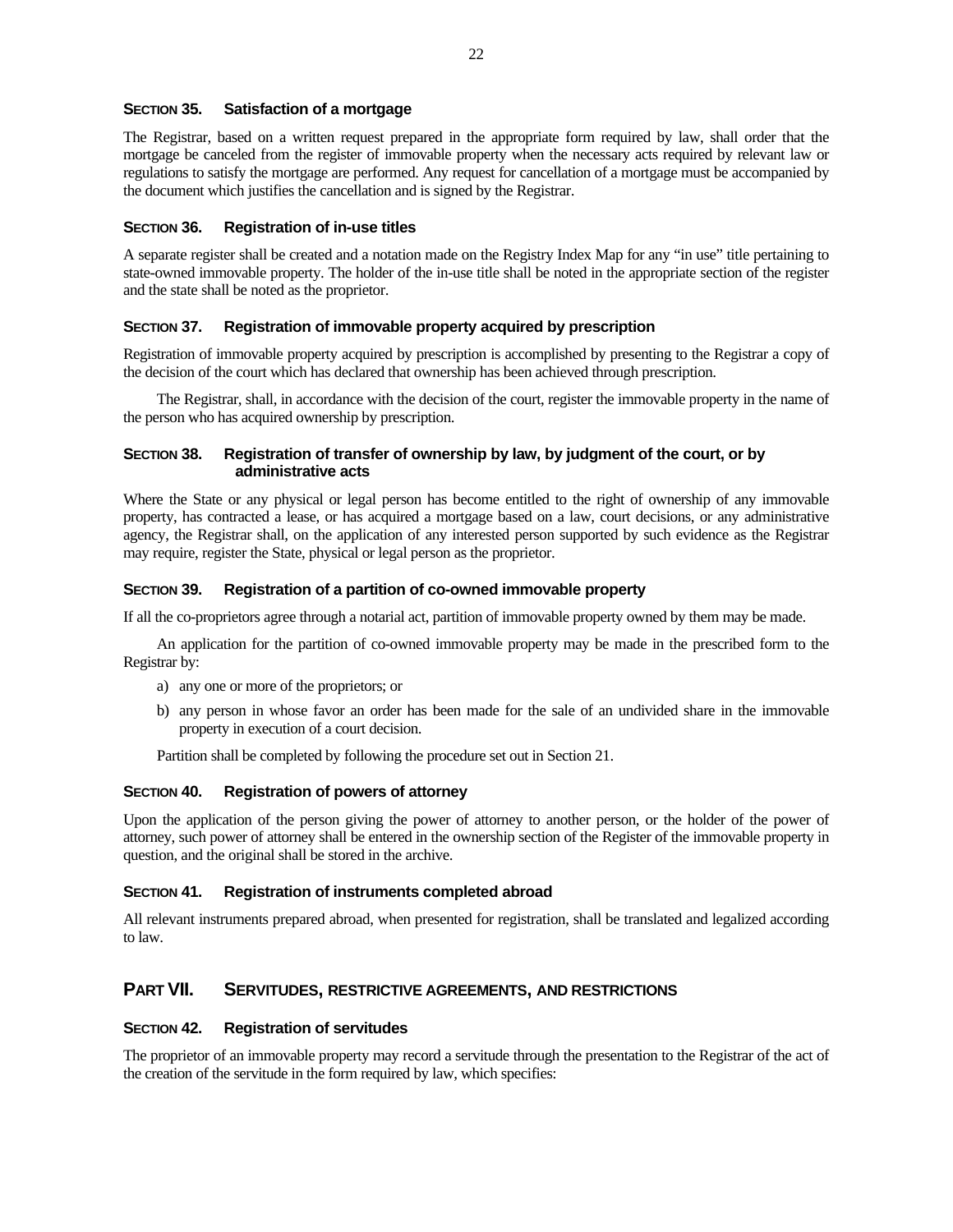- a) the nature of the servitude, the period for which it is granted and any conditions or restrictions intended to affect its enjoyment; and
- b) the immovable property or part of it affected by the servitude.

The instrument in legal form which applies for a servitude shall be filed and shall include a survey plan sufficient to describe the location and extent of such servitude.

The registration of the servitude shall be completed by its notation in the appropriate section of the register of the immovable property affected.

#### **SECTION 43. Registration of restrictive agreements**

Where an instrument contains a restrictive agreement and is presented to the Registrar, the Registrar shall note the restrictive agreement in the appropriate section of the register of the immovable property burdened by the restrictive agreement, either by entering particulars of the agreement or by referring to the instrument containing the agreement, and shall file the instrument.

#### **SECTION 44. Registration of restrictions**

For the prevention of any fraud or improper dealing, the Registrar may order that a restriction be recorded in the appropriate section of an affected immovable property. This order may be given either with or without the application of any person interested in the immovable property, contract of lease, or mortgage after directing inquiries to be made and notices to be served and hearing of such persons as the Registrar thinks fit. That restriction shall prohibit or restrict transactions involving the immovable property.

A restriction may last:

- a) for a particular period; or
- b) until the occurrence of a particular event; or
- c) until the making of a further order.

The Registrar shall order a restriction to be entered on the register in any case where it appears to the Registrar that the power of the proprietor to deal with the immovable property, contract of lease, or mortgage is restricted.

#### **SECTION 45. Notice and effect of restrictions**

Upon the entry of a restriction, the Registrar shall give notice in writing to the proprietor affected thereby.

So long as any restriction remains registered, no instrument which is inconsistent with it shall be registered except by court decision or by the order of the Registrar.

#### **SECTION 46. Removal and variation of restrictions**

Upon application by any interested person based on a notarized instrument certifies that there is no reason for the restriction being placed on the immovable property, the Registrar may order the removal or variation of a restriction.

The owner affected by the restriction has the right of appeal to a court, which will decide the case.

#### **SECTION 47. Release and modification of servitudes and restrictive agreements**

Upon presentation of a request and appropriate documents by the person in whose favor the servitude has been granted, or upon the presentation of a request by the parties to the restrictive agreement in the prescribed form, the appropriate registration is done.

### **PART VIII. RECTIFICATION AND COMPENSATION**

#### **SECTION 48. Rectification by the Registrar**

The Registrar may rectify the register or any instrument presented for registration in the following cases: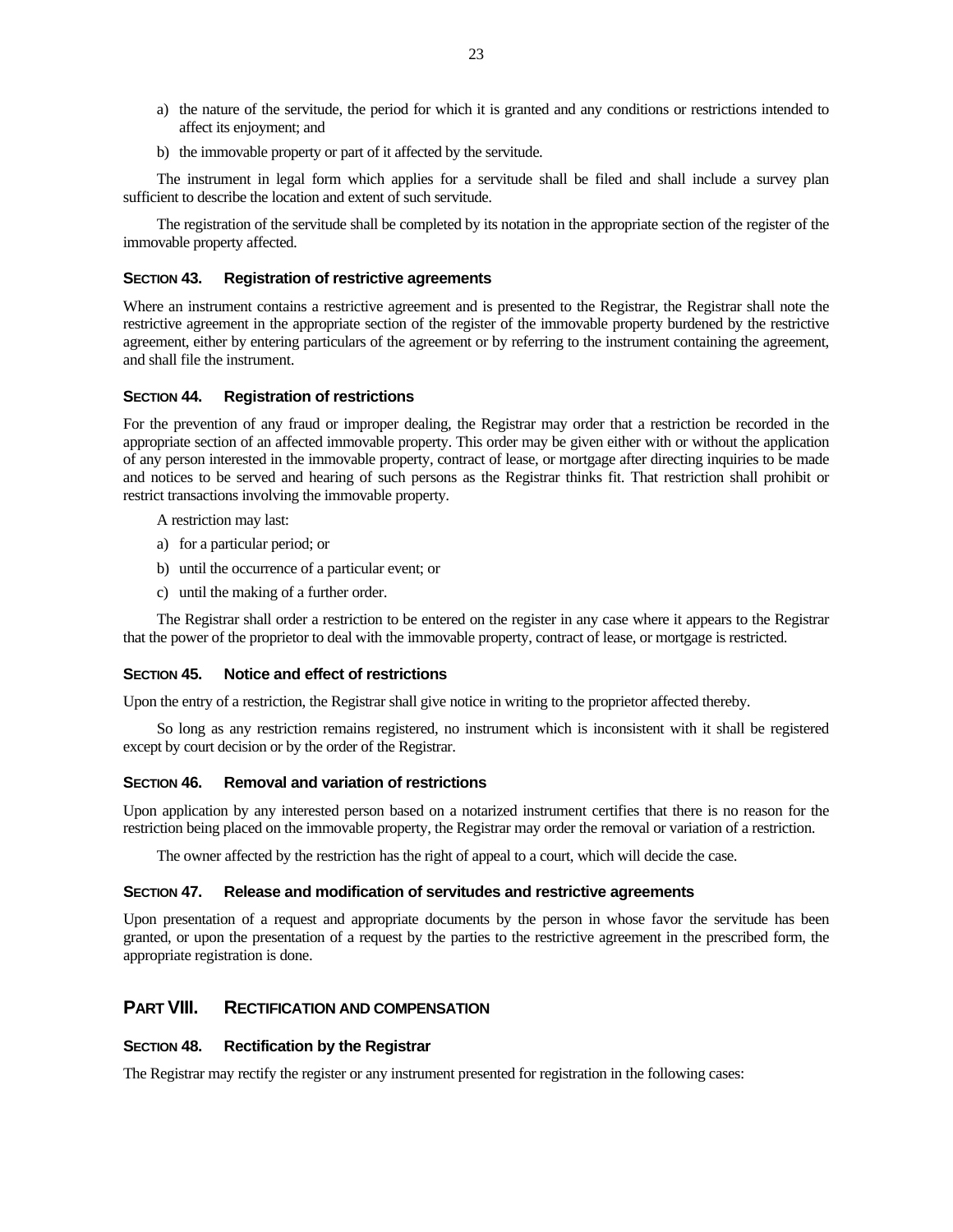- a) in the case of errors or omissions not materially affecting the interest of any proprietor;
- b) where any person has presented a certified copy of the court decision which proves that he/she has acquired ownership by prescription;
- c) in any case and at any time with the consent of all persons interested; or
- d) where, upon resurvey, a dimension or area shown in the register or on the Registry Index Map is found to be incorrect, but in such case the Registrar shall first give notice to all persons appearing on the register who are interested or affected by the Registrar's intention so to rectify.

Upon proof of the change of the name or address of any proprietor, the Registrar shall, on the written application of the proprietor, make an entry in the register to record the change.

The Chief Registrar, if so requested, may review the decision of the Registrar concerning the rectification of the register.

#### **SECTION 49. Procedure for requesting compensation**

Upon the request of any interested party, the Registrar shall make a rapid decision as to whether any right to compensation should be awarded for damages caused, which resulted from incorrect information. Upon approval by the Chief Registrar, the awarded compensation for the damages caused will be defined.

#### **SECTION 50. Amount of compensation**

When compensation is awarded in respect of any loss relating to any interest in immovable property, it shall be calculated in accordance with the regulations to this Act.

### **PART IX. DECISIONS OF REGISTRAR AND APPEALS**

#### **SECTION 51. Power of Registrar to make a statement**

For any claim or dispute presented to the Chief Registrar concerning the exercise of the duties of any registrar, the Chief Registrar is required, before making a decision, to request in writing the statement of the registrar.

#### **SECTION 52. Appeals**

Any person aggrieved by a decision, direction, order, determination or award of the registrar, which has been reviewed by the Chief Registrar, may, within 30 days of the rendering of the final decision, direction, order, determination, or award by the Chief Registrar, give notice to the Registrar in the prescribed form of the intention to appeal to the appropriate court against the decision, direction, order, determination ,or award.

On receipt of a notice of appeal, the registrar shall prepare and send to the appropriate court, with an information copy to the Chief Registrar and to the appellant, and to any other person appearing to the registrar from a review of the register to be affected by the appeal, a brief statement of the question in issue.

Where an aggrieved party requires the registrar to make a statement for the opinion of the court, such party shall deposit with the registrar such sum as the registrar shall consider sufficient to meet the costs of the document compilation.

#### **SECTION 53. Effect of appeal**

A note that an appeal to the Chief Registrar or to the court is pending shall be made in the register affected by the appeal and any disposition shall be subject to such notice.